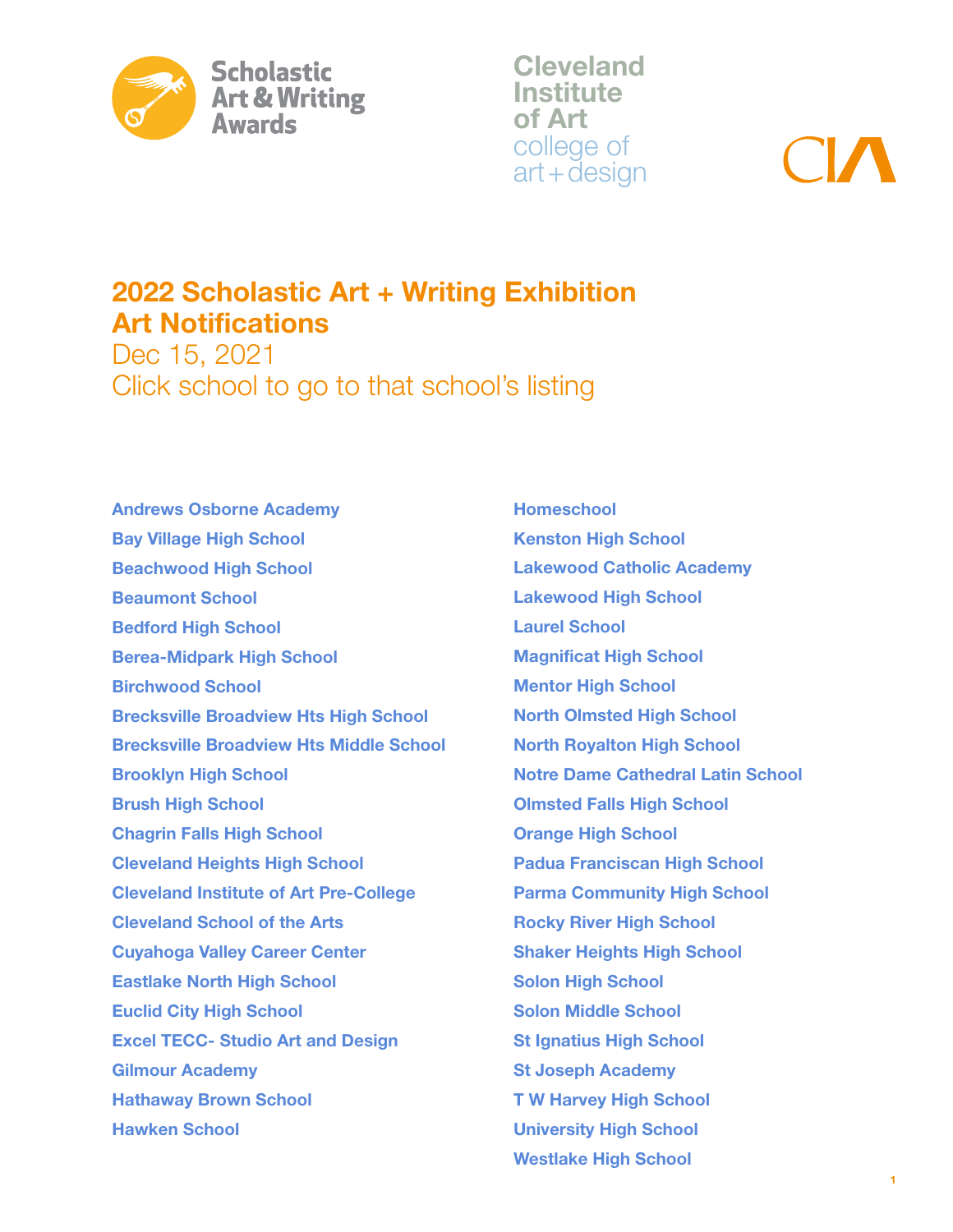### <span id="page-1-0"></span>Andrews Osborne Academy

### Ashley Ahrens

*Two Faced* Photography Gold Key Educator: Jessie Barbarich

### Ashley Ahrens

*Splash* Photography Honorable Mention Educator: Jessie Barbarich

### Ashley Ahrens

*Sight* Photography Honorable Mention Educator: Jessie Barbarich

### Ashley Ahrens

*Slinky* Photography Silver Key Educator: Jessie Barbarich

### Aylanies Feliciano

*Tied Up In Knots* Painting Honorable Mention Educator: Adriel Meyer

### Evelyn Gorski

*Untitled* **Sculpture** Silver Key Educator: Mary Anne Grimwade

### Thomas Kim

*Frog Calendar 2022* Digital Art Honorable Mention Educator: Jessie Barbarich

### Haeun Kim

*self portrait* Drawing & Illustration Gold Key Educator: Adriel Meyer

### Milan McMichael

*Flowery* Photography Gold Key Educator: Jessie Barbarich

### Milan McMichael

*Strong and Beautiful* Photography Honorable Mention Educator: Jessie Barbarich

### Margulan Mukhametkarim

*Chicago view* Photography Silver Key Educator: Jessie Barbarich

# Jackson Okumura

*Man's best friend* Drawing & Illustration Honorable Mention Educator: Adriel Meyer

### Adam Peerwani

*Dragon* Sculpture Honorable Mention Educator: Mary Anne Grimwade

### Emilio Ruiz

*Inspired by Music* Art Portfolio Honorable Mention Educator: Adriel Meyer

### Emilio Ruiz

*Sweeter* **Sculpture** Silver Key Educator: Adriel Meyer

### Anna Schneider

*book* Photography Honorable Mention Educator: Jessie Barbarich

### Anna Schneider

*Hot spring* Photography Silver Key Educator: Jessie Barbarich

### Rui Zhou

*Solitary* Painting Honorable Mention Educator: Adriel Meyer

### Rui Zhou

*Under my Umbrella* Photography Gold Key Educator: Jessie Barbarich

### Yunjie Zhu

*Zen - Oblivion* Art Portfolio Gold Key Educator: Jessie Barbarich

# Yunjie Zhu

*Zen - Oblivion I* Photography Gold Key Educator: Jessie Barbarich

### Yunjie Zhu

*Zen - Oblivion IV* Photography Gold Key Educator: Jessie Barbarich

### Yunjie Zhu

*Zen - Chi - I* Photography Honorable Mention Educator: Jessie Barbarich

### Yunjie Zhu

*Enchanted Pathway* Photography Silver Key Educator: Jessie Barbarich

# Bay Village High School

#### Helena Abramov

*A Feline's Spiritual Awakening* Painting Honorable Mention Educator: Grace Outcalt

### Elizabeth Carney

*Gone but not forgotten* Digital Art Gold Key Educator: Thomas Schemrich

### Elizabeth Carney

*My view* Digital Art Silver Key Educator: Thomas Schemrich

### Elizabeth Carney

*Mother and child* **Sculpture** Honorable Mention Educator: Thomas Schemrich

### Charlie Dent

*Gorilla* **Sculpture** Honorable Mention Educator: Thomas Schemrich

### Emilia Gulley

*Self Portrait* Painting Gold Key Educator: Grace Outcalt

### Emilia Gulley

*One in a Million* Painting Honorable Mention Educator: Grace Outcalt

### Emilia Gulley

*Hibiscus Rosa-Sinensis* Painting Silver Key Educator: Grace Outcalt

### Anneliese Larsen

*Nature vs City* Photography Honorable Mention Educator: Greg Hildebrandt

### Anneliese Larsen

*Side Portrait of a Girl* Photography Honorable Mention Educator: Greg Hildebrandt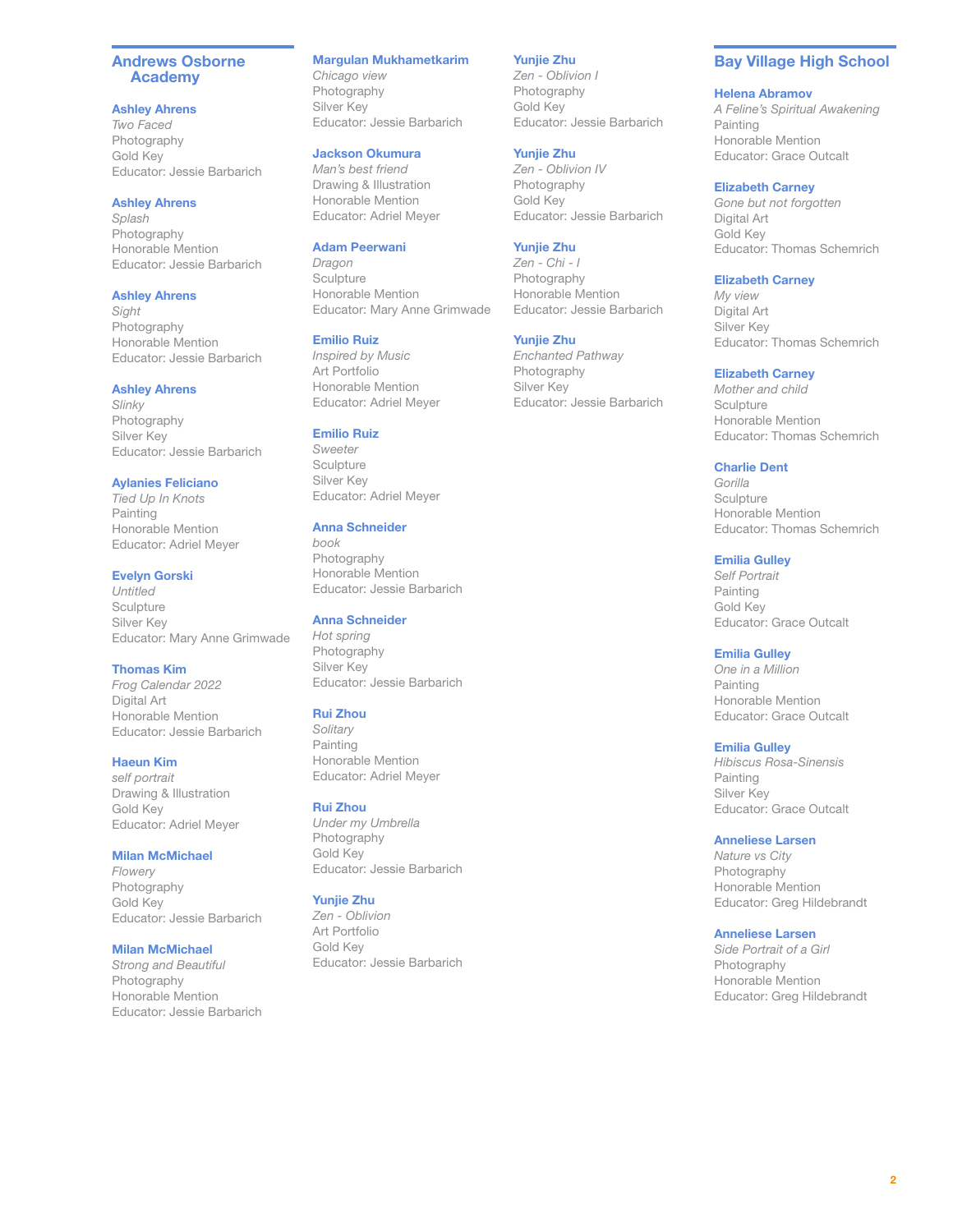#### <span id="page-2-0"></span>Maeve McAndrews

*Visualize* Photography Honorable Mention Educator: Greg Hildebrandt

#### Ryan Mowchan

*The Frolic* Photography Silver Key Educator: Greg Hildebrandt

### Annie Mullahy

*cirrcular current* Ceramics & Glass Honorable Mention Educator: Thomas Schemrich

#### Morgan Norcross

*Alice* Photography Gold Key Educator: Greg Hildebrandt

### Morgan Norcross

*I Am Not My Reflection* Photography Honorable Mention Educator: Greg Hildebrandt

#### Morgan Norcross

*Wildflower* Photography Silver Key Educator: Greg Hildebrandt

#### Morgan Norcross

*The Girl In Black and White* Photography Silver Key Educator: Greg Hildebrandt

#### Sarina Poling

*Shark Boy: A Day in My Life* Comic Art Gold Key Educator: Thomas Schemrich

#### Avery Story

*Underneath the Bridge* Photography Honorable Mention Educator: Greg Hildebrandt

#### Avery Story

*Locked* Photography Honorable Mention Educator: Greg Hildebrandt

#### Beachwood High School

### Shreya Chellu

*Moonlit* Photography Gold Key Educator: Craig Alexander

#### Shreya Chellu

*Gateway to the World* Photography Honorable Mention Educator: Craig Alexander

# Shreya Chellu

*Nature's Fury* Photography Honorable Mention Educator: Craig Alexander

#### Lucas Yang

*A Study of Humanity* Art Portfolio Silver Key Educator: Heather Grano

#### Lucas Yang

*Mermaid in Oil Spill* Digital Art Honorable Mention Educator: Heather Grano

### Beaumont School

#### Reese Brady

*Statue* Ceramics & Glass Silver Key Educator: Kristen LoPresti

### Reese Brady

*The Sedimentary Prism Tryptic* Painting Silver Key Educator: Kristen LoPresti

#### Isabella Cerimele

*Mirror, Mirror on the Wall* **Sculpture** Honorable Mention Educator: Sally Hudak

#### Emily Coviello

*Scribbly Days* Drawing & Illustration Honorable Mention Educator: Kristen LoPresti

### Marissa Hanicak

*rorriM* Drawing & Illustration Silver Key Educator: Kristen LoPresti

#### Monica Harmat

*Irony* Painting Honorable Mention Educator: Sally Hudak

### Sammy Minder

*Strung* Drawing & Illustration Silver Key Educator: Sally Hudak

### Lucy Sanders

*Family Portrait* **Sculpture** Gold Key Educator: Kristen LoPresti

#### Emma Schoeffler

*Arachne's Victory* Drawing & Illustration Gold Key Educator: Sally Hudak

### Emma Schoeffler

*Self-Portrait* Drawing & Illustration Gold Key Educator: Kristen LoPresti

### Emma Schoeffler

*Cleveland Botanical Garden* Painting Honorable Mention Educator: Kristen LoPresti

# Bedford High School

### Nina Harvey

*Illuminated Hope* Digital Art Gold Key Educator: Rebecca Genao

# Nina Harvey

*Seventeen* Drawing & Illustration Silver Key Educator: Rebecca Genao

### Gabrielle Wallace

*Forced Reflections* Digital Art Silver Key Educator: Rebecca Genao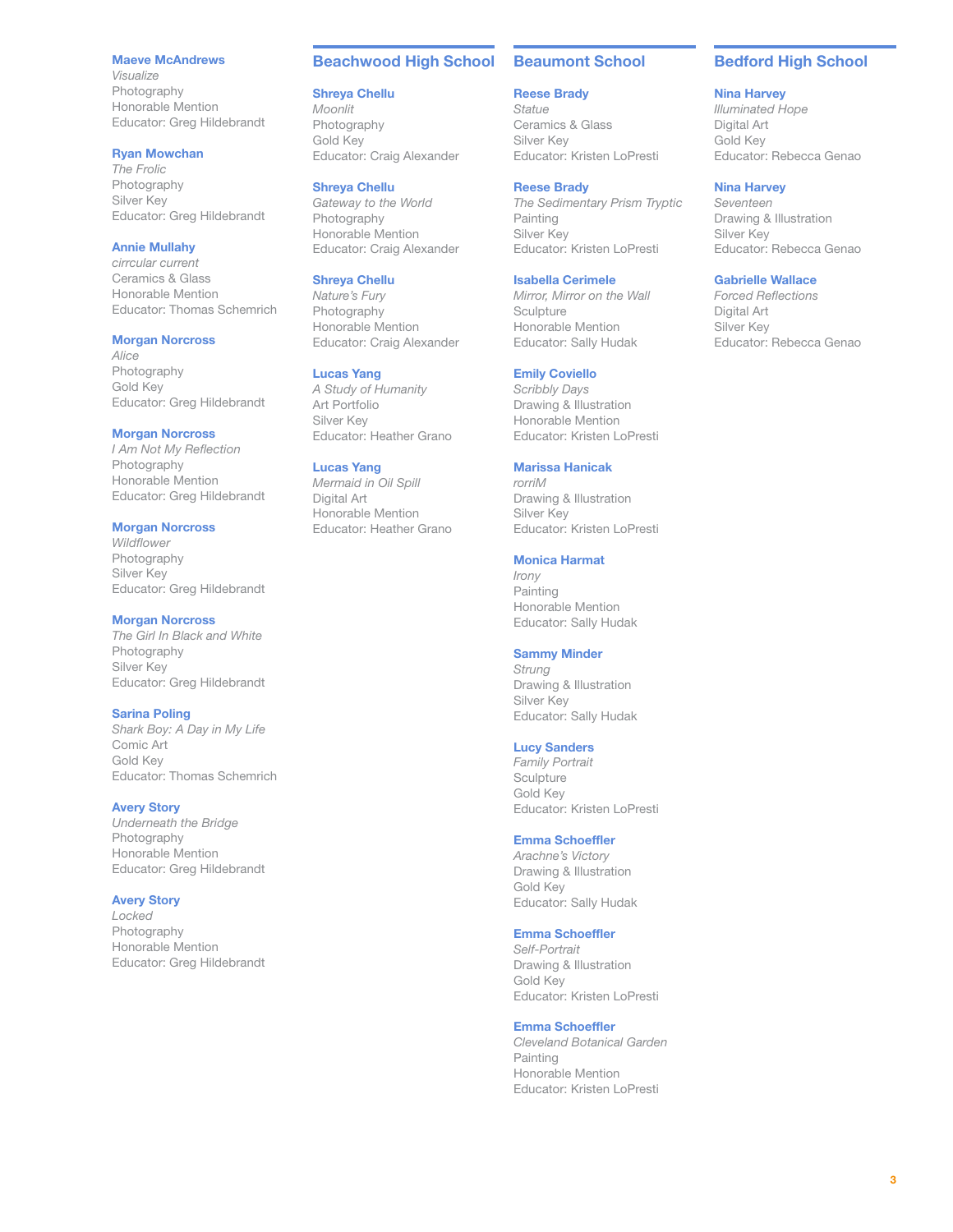### <span id="page-3-0"></span>Berea-Midpark High School

### Emily Black

*Wasn't Me, Emily* Photography Honorable Mention Educator: Monica McMullen

### Ava Vargo

*Revealing Transparency* Photography Honorable Mention Educator: Monica McMullen

# Ava Vargo

*Breathless* Photography Silver Key Educator: Monica McMullen

# Birchwood School

# Isabella Bixler

*Don't Leave Me* Comic Art Honorable Mention Educator: Jennifer Seward

# Brecksville Broadview Hts High School

### Elianna Gamboa

*The Other Girl With A Pearl Earring* Painting Silver Key Educator: Andrew Hansen

### Erika Haire

*Kangaroo* Digital Art Gold Key Educator: Andrew Hansen

### Erika Haire

*Muscle Frog* Digital Art Honorable Mention Educator: Andrew Hansen

# Erika Haire

*Alone* Drawing & Illustration Honorable Mention Educator: Andrew Hansen

# Erika Haire

*Identity* Drawing & Illustration Silver Key Educator: Andrew Hansen

### Gabrielle Logelin

*Childlike Contemplation* Drawing & Illustration Honorable Mention Educator: Andrew Hansen

### Gabrielle Logelin

*Incomplete Silhouette of a Father* Drawing & Illustration Honorable Mention Educator: Andrew Hansen

### Gabrielle Logelin

*Father Fading* Mixed Media Honorable Mention Educator: Andrew Hansen

# Gabrielle Logelin

*Progression of a Broken Home* **Printmaking** Honorable Mention Educator: Andrew Hansen

# Tara Petrovic

*Aces and Vices* Drawing & Illustration Honorable Mention Educator: Andrew Hansen

### Tara Petrovic

*Muzika Stvara Slike* Drawing & Illustration Honorable Mention Educator: Andrew Hansen

### Tara Petrovic

*Yugoslavia, Through All Eyes But Mine* Drawing & Illustration Silver Key Educator: Andrew Hansen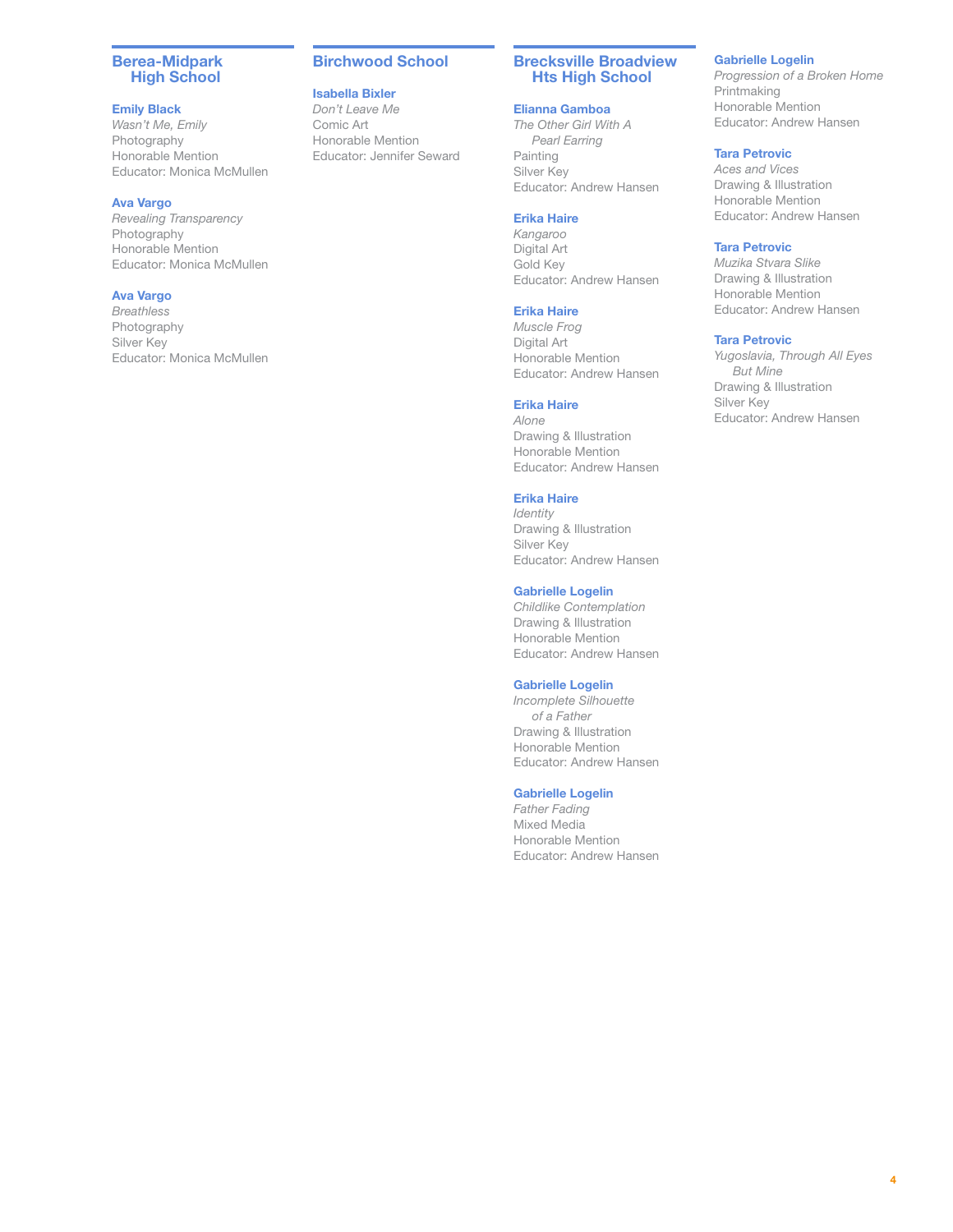### <span id="page-4-0"></span>Brecksville Broadview Hts Middle School

### Cassie Costin

*Radial Silhouette* Drawing & Illustration Honorable Mention Educator: Ann Henderson

### Cassie Costin

*"C"* Drawing & Illustration Honorable Mention Educator: Ann Henderson

### Johnathan Crocker

*Benrey* Ceramics & Glass Silver Key Educator: Ann Henderson

#### Johnathan Crocker

*Pattern Face to the Phantom* Drawing & Illustration Silver Key Educator: Ann Henderson

#### Alyssa Jones

*The Blooming A* Drawing & Illustration Honorable Mention Educator: Ann Henderson

### Alexandria Knudsen

*Jelly Bean* Ceramics & Glass Silver Key Educator: Ann Henderson

### Marko Laszlo

*THE ARTIFACT* Ceramics & Glass Honorable Mention Educator: Ann Henderson

#### Marko Laszlo

*M* Drawing & Illustration Honorable Mention Educator: Ann Henderson

# Vivian Piller

*Heart & Stars* Painting Honorable Mention Educator: Ann Henderson

### Brielle Rousseau

*Tiki Mask* Ceramics & Glass Honorable Mention Educator: Ann Henderson

### Rowan Weber

*Moo* Ceramics & Glass Gold Key Educator: Ann Henderson

### Brooklyn High School

### Malak Chafki

*Untitled* Drawing & Illustration Silver Key Educator: Joanne Becker

### Brush High School

Amina Daoud

*Rich* Mixed Media Honorable Mention Educator: Sarah Curry

### Amina Daoud

*Hairy* Mixed Media Honorable Mention Educator: Sarah Curry

#### Kyla Goodman

*Take* Painting Honorable Mention Educator: Sarah Curry

#### Lillian Kiefer

*Forever Gone* Photography Honorable Mention Educator: Hadley Conner

#### Lillian Kiefer

*Happy?* Photography Honorable Mention Educator: Hadley Conner

#### Lily Ladaika

*Nighttime Animal Encounter* Digital Art Honorable Mention Educator: Sarah Curry

### Emily Loya

*Hairy* Drawing & Illustration Honorable Mention Educator: Sarah Curry

### Emily Loya

*Loud* Mixed Media Honorable Mention Educator: Sarah Curry

#### Phoebe Patch

*AP Art Reel* Film & Animation Honorable Mention Educator: Sarah Curry

### Phoebe Patch

*Nandi* Photography Gold Key Educator: Sarah Curry

# Phoebe Patch

*Myself* Photography Silver Key Educator: Sarah Curry

### Destiny Styles

*Gateway to the Soul* Drawing & Illustration Honorable Mention Educator: Sarah Curry

# Jordana Turoff

*A Hazy Day* Painting Silver Key Educator: Sarah Curry

### Deshaun Vaden

*FLY HIGH* Photography Honorable Mention Educator: Hadley Conner

#### Maryam Yakout

*Relaxed* Drawing & Illustration Honorable Mention Educator: Sarah Curry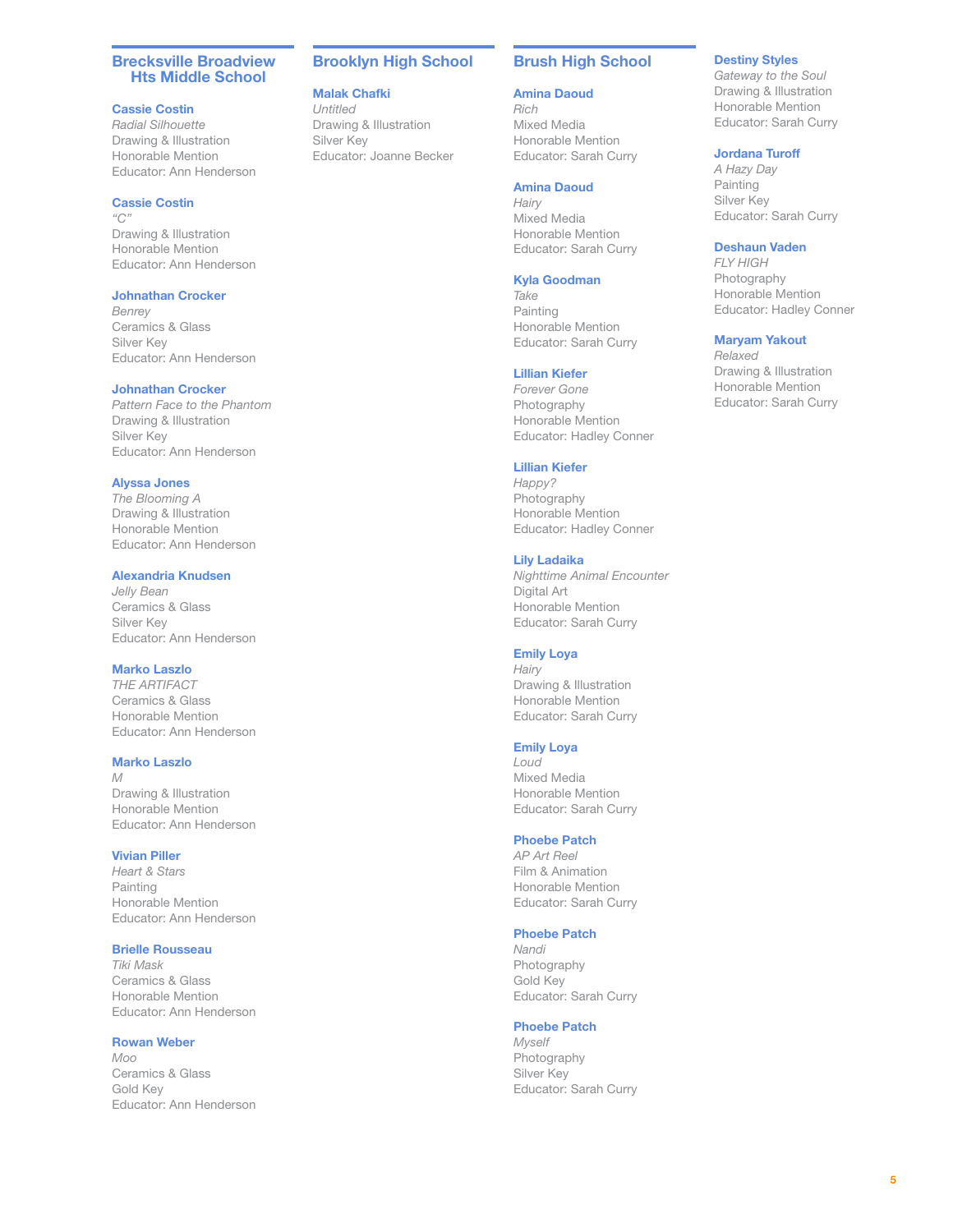### <span id="page-5-0"></span>Chagrin Falls High School

#### Genevieve Armstrong

*Luminous Figure* Painting Honorable Mention Educator: Jill Eisert

Sophia Avery *Intangible Emotions* Art Portfolio Gold Key Educator: Jill Eisert

Sophia Avery

*The Hate You Spill* Painting Honorable Mention Educator: Jill Eisert

Sophia Avery

*Pieces of Me* Painting Silver Key Educator: Jill Eisert

Ellie Calder

*Hide From The Twins* Comic Art Gold Key Educator: Jill Eisert

### Ellie Calder

*In the Shadows* Comic Art Silver Key Educator: Jill Eisert

Ellie Calder *The Date of Achilles and Sappho* Drawing & Illustration Honorable Mention Educator: Jill Eisert

Ellie Calder

*Horizon Glow* Drawing & Illustration Honorable Mention Educator: Jill Eisert

### Ellie Calder

*The Ritual* Film & Animation Silver Key Educator: Jill Eisert

### Amelia Charlton

*Haunting* Digital Art Gold Key Educator: Jill Eisert

### Amelia Charlton

*Loss of a Loved One* Digital Art Honorable Mention Educator: Jill Eisert

### Amelia Charlton

*Enlightenment* Mixed Media Honorable Mention Educator: Jill Eisert

# Amelia Charlton

*Sun On My Skin* Mixed Media Silver Key Educator: Jill Eisert

### Peyton Gellin

*Sweet Revenge* Ceramics & Glass Honorable Mention Educator: Libby Harrold

### Ryan Hill

*Ant Driving?* Painting Silver Key Educator: Jill Eisert

Colin Joyce *The Bay* Architecture & Industrial Design Gold Key Educator: Libby Harrold

# Cole Kilby

*Neurons lantern* Architecture & Industrial Design Honorable Mention Educator: Libby Harrold

### Hunter Longo

*Pane* Photography Silver Key Educator: Dawn Serazin

### Sarah Lynch

*Biomolecular Ring* Jewelry Honorable Mention Educator: Libby Harrold

# Smitty McKee

*Metro Lantern* Architecture & Industrial Design Silver Key Educator: Libby Harrold

# Cece Mergenhagen

*Staircase* Photography Silver Key Educator: Dawn Serazin

### Annie Mills

*Small Town Welcome* Painting Honorable Mention Educator: Jill Eisert

Annie Mills *Pretty Like Mommy* Painting Honorable Mention Educator: Jill Eisert

#### Annie Mills

*Playdate* Painting Honorable Mention Educator: Jill Eisert

### Azzurra Opperman

*Have you no decency sir?* Printmaking Honorable Mention Educator: Jill Eisert

### Ella Publicover

*Wren* Drawing & Illustration Gold Key Educator: Jill Eisert

### Ella Publicover

*Buscella* Drawing & Illustration Gold Key Educator: Jill Eisert

### Ella Publicover

*Record Cake* Drawing & Illustration Honorable Mention Educator: Jill Eisert

# Ella Publicover

*Reaching* Drawing & Illustration Silver Key Educator: Jill Eisert

# Elizabeth Rankin

*Path Series* Jewelry Gold Key Educator: Libby Harrold

### Maya Rooney

*Seeing Double* Ceramics & Glass Silver Key Educator: Libby Harrold

#### Kailey Stec

*Snail X-ing* Digital Art Silver Key Educator: Jill Eisert

# Colin Weaver

*Collective Ideas* Photography Honorable Mention Educator: Dawn Serazin

#### Alex Wheatley

*The Insomnia Twins* Drawing & Illustration Silver Key Educator: Jill Eisert

#### Salvatore Winans

*Encounter* Comic Art Silver Key Educator: Jill Eisert

### Lilly Wolf

*Watering Plants* Painting Gold Key Educator: Jill Eisert

# Jennie Wouters

*Manipulation* Drawing & Illustration Silver Key Educator: Jill Eisert

### Delainey Wyville

*Tree Stump Reverence* Ceramics & Glass Gold Key Educator: Libby Harrold

#### Delainey Wyville

*Witches* Comic Art Honorable Mention Educator: Jill Eisert

#### Delainey Wyville

*Binding Eyeline Chest-Piece* Jewelry Gold Key Educator: Libby Harrold

### Delainey Wyville

*Warped Little Girl* Mixed Media Gold Key Educator: Libby Harrold

### Delainey Wyville

*The Lovers* **Sculpture** Honorable Mention Educator: Libby Harrold

### Delainey Wyville

*Hairy Lady Leg* **Sculpture** Honorable Mention Educator: Libby Harrold

### Delainey Wyville

*Dance for Us* **Sculpture** Silver Key Educator: Libby Harrold

### Camille Zitney

*Guiding Light* Ceramics & Glass Honorable Mention Educator: Libby Harrold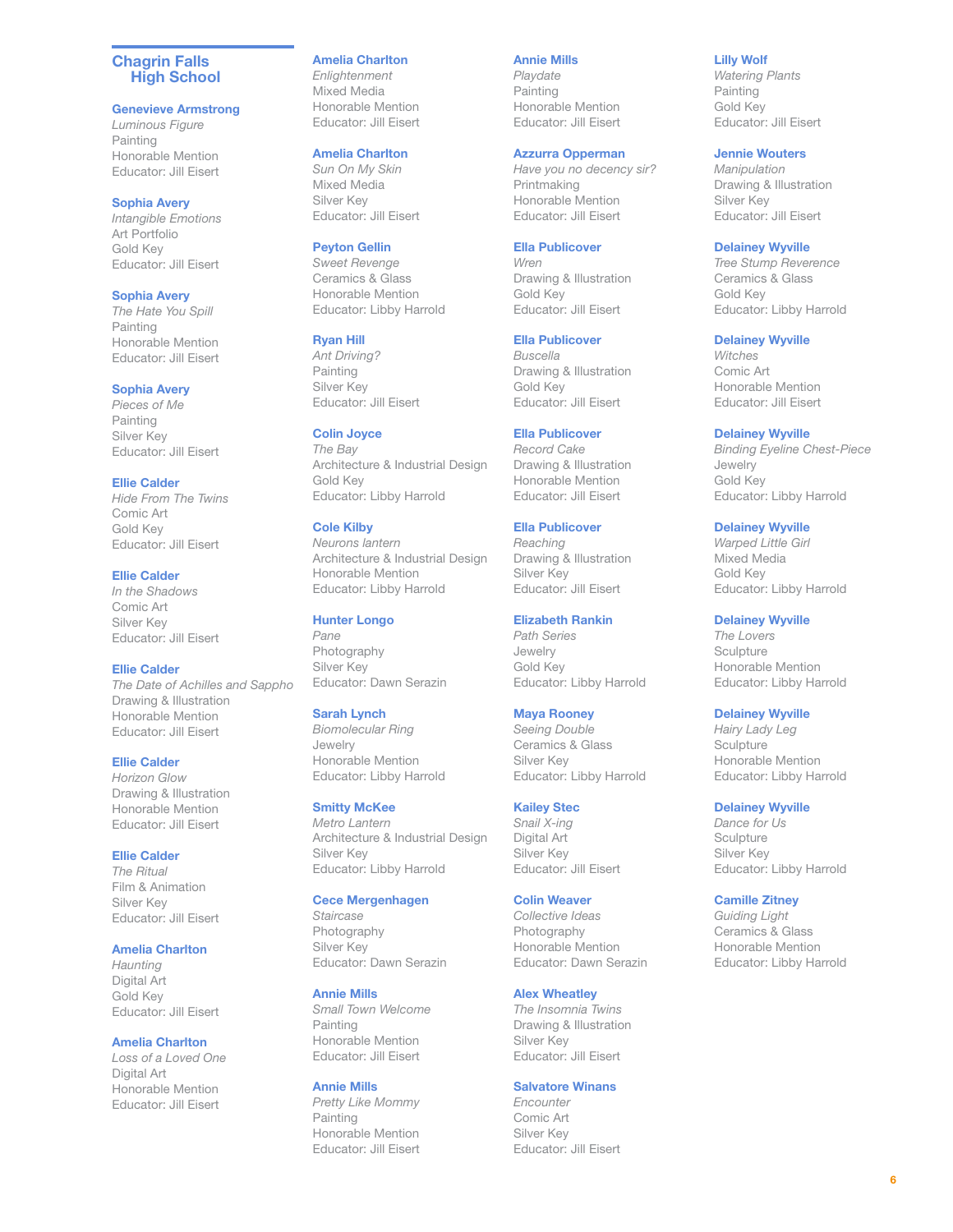### <span id="page-6-0"></span>Cleveland Heights High School

### Rose Goodluck

*Crumble* Drawing & Illustration Silver Key Educator: Sarah Cooper

# Rose Goodluck

*Domesticity* Painting Gold Key Educator: Sarah Cooper

### Grace Pindel

*The Muse* Expanded Projects Gold Key Educator: Sarah Cooper

### Cleveland Institute of Art Pre-College

#### Jasmine Abeid

*Mushroom Hunters* Film & Animation Silver Key Educator: Anthony Scalmato

### Angela Shang

*Ethereal* Drawing & Illustration Honorable Mention Educator: Suzanne McGinness

### Angela Shang

*Amor* Drawing & Illustration Silver Key Educator: Suzanne McGinness

### Angela Shang

*Unyielding* Drawing & Illustration Gold Key Educator: Suzanne McGinness

### Cleveland School of the Arts

# Skylar Fleming

*Crow* Painting Honorable Mention Educator: Michelle Brickner

# Violet Fraunfelder

*Lines* Drawing & Illustration Honorable Mention Educator: Michelle Brickner

### Violet Fraunfelder

*Tame* Drawing & Illustration Honorable Mention Educator: Michelle Brickner

### Violet Fraunfelder

*I See* Drawing & Illustration Honorable Mention Educator: Michelle Brickner

#### Violet Fraunfelder

*Hair* Drawing & Illustration Silver Key Educator: Michelle Brickner

### Agatha Mathoslah

*Laffy the Bird* Mixed Media Silver Key Educator: Michelle Brickner

### Mercedes Morales

*Moonstone and Azurite* **Sculpture** Honorable Mention Educator: Michelle Brickner

#### Olivia Quarles

*Albert* Digital Art Silver Key Educator: Brittainy Quinn

### Theadis Reagins

*Facing Time* Art Portfolio Honorable Mention Educator: Michelle Brickner

### Theadis Reagins

*Grandad Knows* Drawing & Illustration Gold Key Educator: Michelle Brickner

### Theadis Reagins

*Louise* Drawing & Illustration Gold Key Educator: Michelle Brickner

### Theadis Reagins

*Angela* Drawing & Illustration Gold Key Educator: Michelle Brickner

### Theadis Reagins

*Gale* Drawing & Illustration Honorable Mention Educator: Michelle Brickner

### Theadis Reagins

*Like A Dove* Drawing & Illustration Silver Key Educator: Michelle Brickner

#### Theadis Reagins

*Self Portrait From Life* Drawing & Illustration Silver Key Educator: Michelle Brickner

### Vince Schofer

*Conflict* Digital Art Honorable Mention Educator: Michelle Brickner

### Vince Schofer

*Bike* **Sculpture** Honorable Mention Educator: Michelle Brickner

### Vince Schofer

*Robots In Love* **Sculpture** Honorable Mention Educator: Michelle Brickner

### Jordan Sudberry

*Clarity* Digital Art Honorable Mention Educator: Michelle Brickner

### Cydney Walker

*Submerged Into a Daydream* Drawing & Illustration Honorable Mention Educator: Michael Thornburg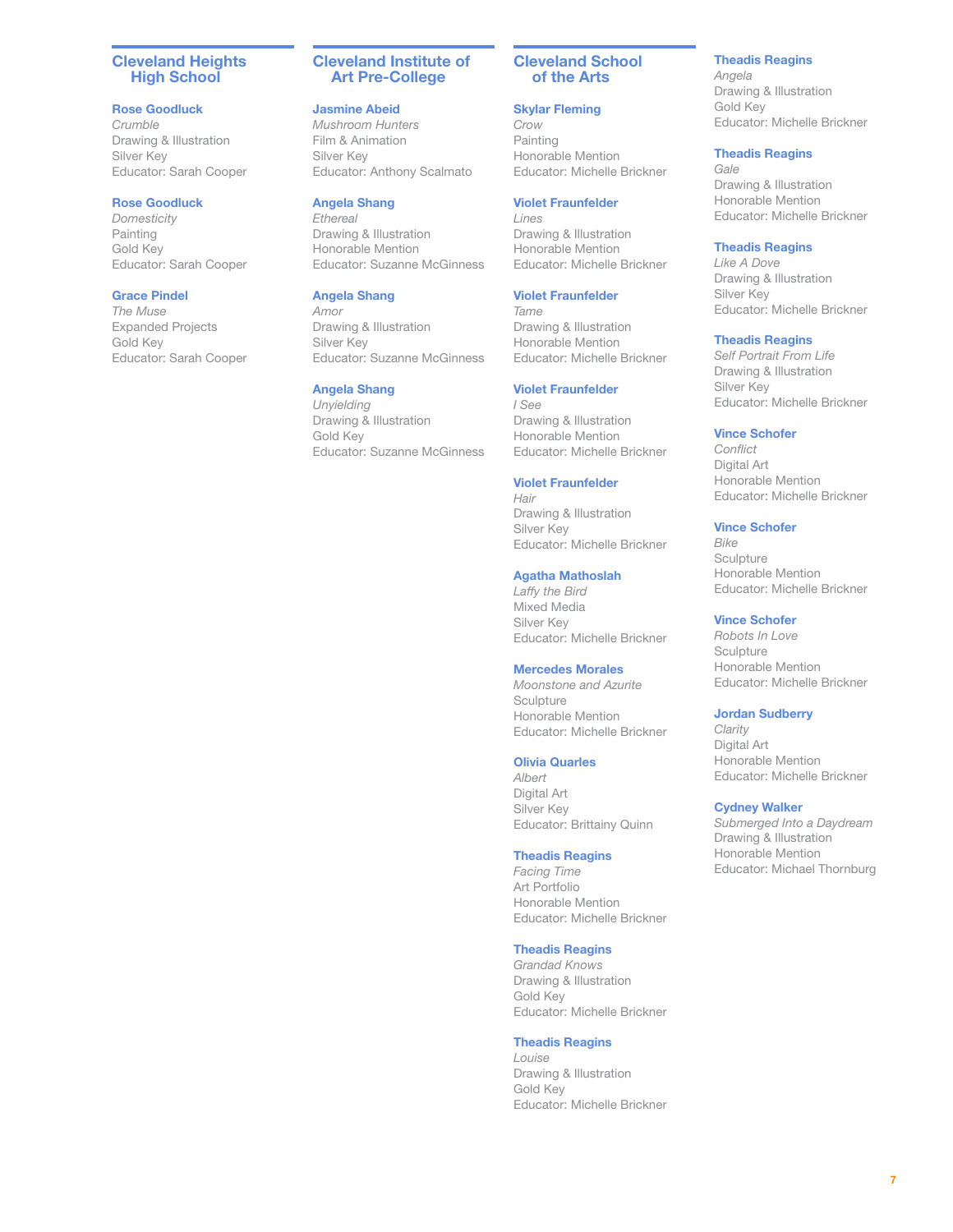### <span id="page-7-0"></span>Cuyahoga Valley Career Center

### Elizabeth Tletski

*caution, Hot!* Drawing & Illustration Honorable Mention Educator: Melissa Munro

### Beck Tranter

*Feed* Digital Art Silver Key Educator: Melissa Munro Eastlake North High School

### Mia Brainard

*The Old Red* Drawing & Illustration Honorable Mention Educator: Heidi Kirschnick

#### Megan Snyder

*Pen and Ink Surreal Self Portrait* Drawing & Illustration Gold Key Educator: Heidi Kirschnick

### Megan Snyder

*Charcoal Self Portrait* Drawing & Illustration Honorable Mention Educator: Heidi Kirschnick

# Euclid City High School

Kevin Byrne *Parts Of Me* Drawing & Illustration Honorable Mention Educator: Edith Mellen

### Phillip Child Jr

*Shades of Darkness* Drawing & Illustration Honorable Mention Educator: Edith Mellen

### Ryan Colagiovanni

*Seeing Stars* Drawing & Illustration Gold Key Educator: Edith Mellen

#### Ryan Colagiovanni

*Nowlen* Painting Honorable Mention Educator: Edith Mellen

#### Ryan Colagiovanni

*Archaic Beginnings* Painting Silver Key Educator: Edith Mellen

#### Sofia Dembek

*Life* Painting Honorable Mention Educator: Edith Mellen

### Sofia Dembek

*Absorbing* Painting Honorable Mention Educator: Edith Mellen

### Sofia Dembek

*Confused* Painting Honorable Mention Educator: Edith Mellen

#### Sofia Dembek

*Gluttony* Painting Silver Key Educator: Edith Mellen

### Isabella Graham

*Absolute Chaos* Drawing & Illustration Gold Key Educator: Edith Mellen

### Isabella Graham

*Picture Perfect Me* Drawing & Illustration Gold Key Educator: Edith Mellen

### Isabella Graham

*Responsible* Drawing & Illustration Gold Key Educator: Edith Mellen

### Isabella Graham

*Trapped In My Skin* Drawing & Illustration Honorable Mention Educator: Edith Mellen

#### Stacie Jones

*Unwanted Silence* Digital Art Gold Key Educator: Edith Mellen

#### Stacie Jones

*Mrs. K* Digital Art Honorable Mention Educator: Edith Mellen

### Savon Loving

*I'm Dreaming* Painting Honorable Mention Educator: Edith Mellen

#### Natalie Newby

*Snoktapus* Drawing & Illustration Honorable Mention Educator: Edith Mellen

### Natalie Newby

*Illuminate* Drawing & Illustration Silver Key Educator: Edith Mellen

#### Thomas Rafalke

*HAHA* Painting Honorable Mention Educator: Edith Mellen

#### Alexis Sweet

*Shroomland* Painting Honorable Mention Educator: Edith Mellen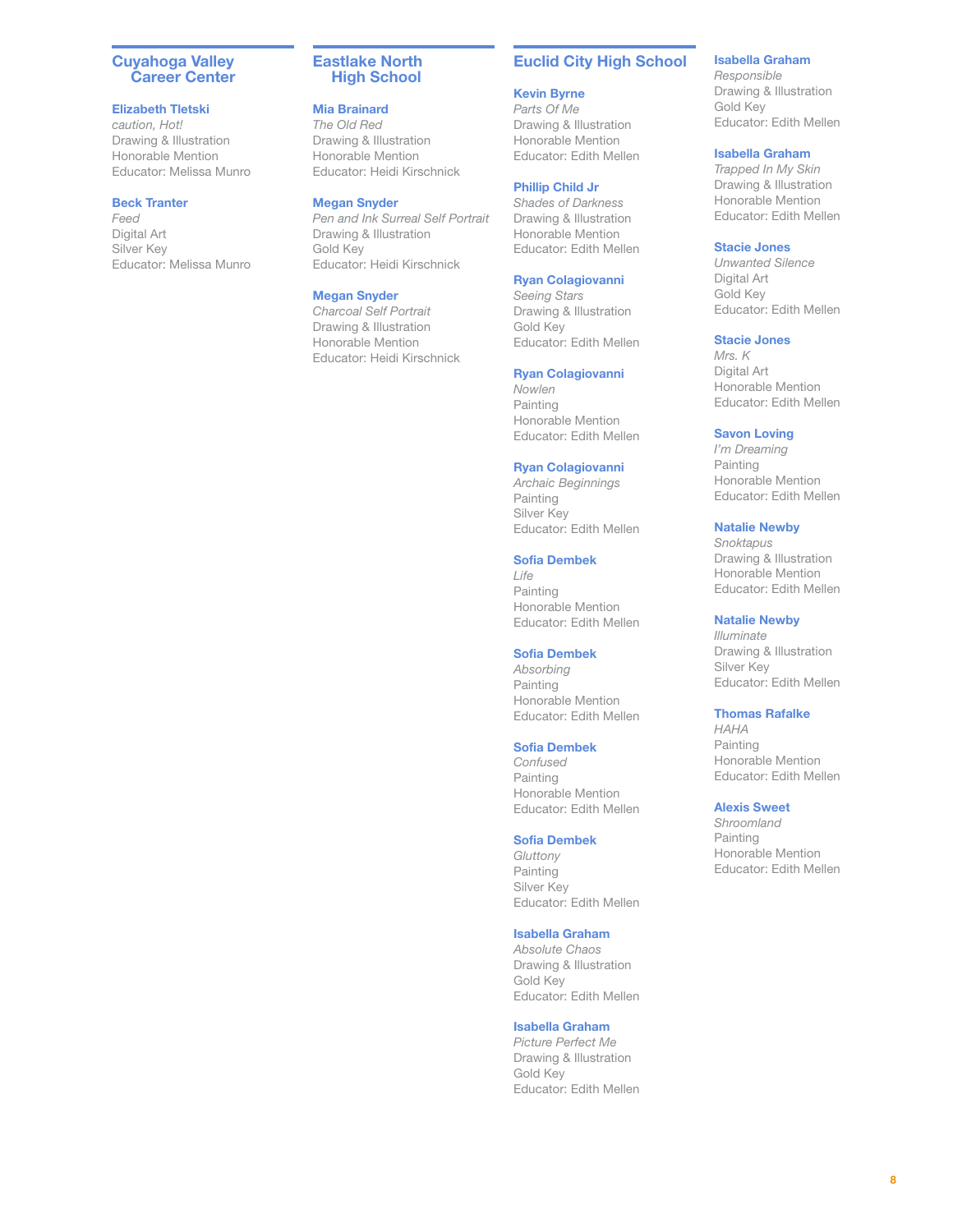### <span id="page-8-0"></span>Excel TECC- Studio Art and Design

### Tira Heiss

*Compulsions* Drawing & Illustration Honorable Mention Educator: Dan Whitely

Tira Heiss *Sitting Alone In My Basement* Painting Gold Key Educator: Dan Whitely

#### Regina Marzullo

*The Beauty of Death* Drawing & Illustration Honorable Mention Educator: Dan Whitely

#### Regina Marzullo

*Possum Expiration* Drawing & Illustration Silver Key Educator: Dan Whitely

#### Cara Myers

*Cloth Diptych* Drawing & Illustration Honorable Mention Educator: Dan Whitely

### Margot Sanders

*Vulnerability* Drawing & Illustration Gold Key Educator: Dan Whitely

Margot Sanders *Self Portrait* Drawing & Illustration Gold Key Educator: Dan Whitely

#### Margot Sanders

*Squeeze* Drawing & Illustration Silver Key Educator: Dan Whitely

#### Margot Sanders

*Contact* Painting Gold Key Educator: Dan Whitely

#### Nina Zargari

*Sage* Painting Honorable Mention Educator: Dan Whitley

#### Nina Zargari

*The Ocean Ran Away* Painting Honorable Mention Educator: Dan Whitley

### Gilmour Academy

#### Riley Beiswenger

*Extra! Extra! Read all about it!* Photography Gold Key Educator: Mark Most

### Riley Beiswenger

*Stay A While* Photography Honorable Mention Educator: Mark Most

# Riley Beiswenger

*Speed* Photography Honorable Mention Educator: Mark Most

#### Riley Beiswenger

*Let's Go Camping* Photography Silver Key Educator: Mark Most

### Riley Beiswenger

*Butterfly Bliss* Photography Silver Key Educator: Mark Most

#### Riley Beiswenger

*Bloom* Photography Silver Key Educator: Mark Most

### Meghan Bhanoo

*Drifting* Photography Silver Key Educator: Mark Most

#### Caitlin Ford

*Doctor's Appointment* Digital Art Honorable Mention Educator: Mark Most

#### Kelsey Hearns

*Market Mayhem* Photography Honorable Mention Educator: Mark Most

### Kelsey Hearns

*Serenity Fountain* Photography Honorable Mention Educator: Mark Most

### Kelsey Hearns

*Clouds of Color* Photography Honorable Mention Educator: Mark Most

### Kelsey Hearns

*Life at the Crossroads* Photography Silver Key Educator: Mark Most

### Kelsey Hearns

*Painting Outside the Lines* Photography Silver Key Educator: Mark Most

#### Lily Prebul

*Stained Reflections in Glass* Photography Honorable Mention Educator: Mark Most

#### Lily Prebul

*Lingering in the Bay Window* Photography Silver Key Educator: Mark Most

#### Rachael Stasick

*Inside the Mind of Glass* Photography Honorable Mention Educator: Susan Southard

#### Rachael Stasick

*Ruins of the Woods* Photography Honorable Mention Educator: Susan Southard

### Rachael Stasick

*Steam Powered Adventures* Photography Honorable Mention Educator: Susan Southard

### Samantha Stutler

*Fire of Apollo* Mixed Media Silver Key Educator: Susan Southard

#### KaiYi Yang

*MY Montage* Painting Honorable Mention Educator: Mark Most

### Hathaway Brown School

#### Margaret Abrams

*Happy Birthday!* Printmaking Gold Key Educator: Shelly Ahern

#### Ava Beredo

*Cycle* Painting Honorable Mention Educator: Shelly Ahern

#### Lillian Botros

*Candy Land* Printmaking Honorable Mention Educator: Shelly Ahern

#### Madeline Bryan

*Grayscale Balancing Acts* Photography Honorable Mention Educator: Jamie Morse

#### Anna Buchner

*woman in the dark* Photography Silver Key Educator: Tyler Zeleny

#### Seema Casey

*Vegan Makeup* Photography Gold Key Educator: Tyler Zeleny

#### Alexa Christopherson

*Secret garden* Photography Honorable Mention Educator: Jamie Morse

#### Alexa Christopherson

*sky* Photography Honorable Mention Educator: Jamie Morse

#### Alexa Christopherson

*Car mirror* Photography Honorable Mention Educator: Jamie Morse

### Blake Cody

*Divinity* Drawing & Illustration Honorable Mention Educator: Jamie Morse

#### Somerset Colligan

*Mind's Eye* Art Portfolio Honorable Mention Educator: Shelly Ahern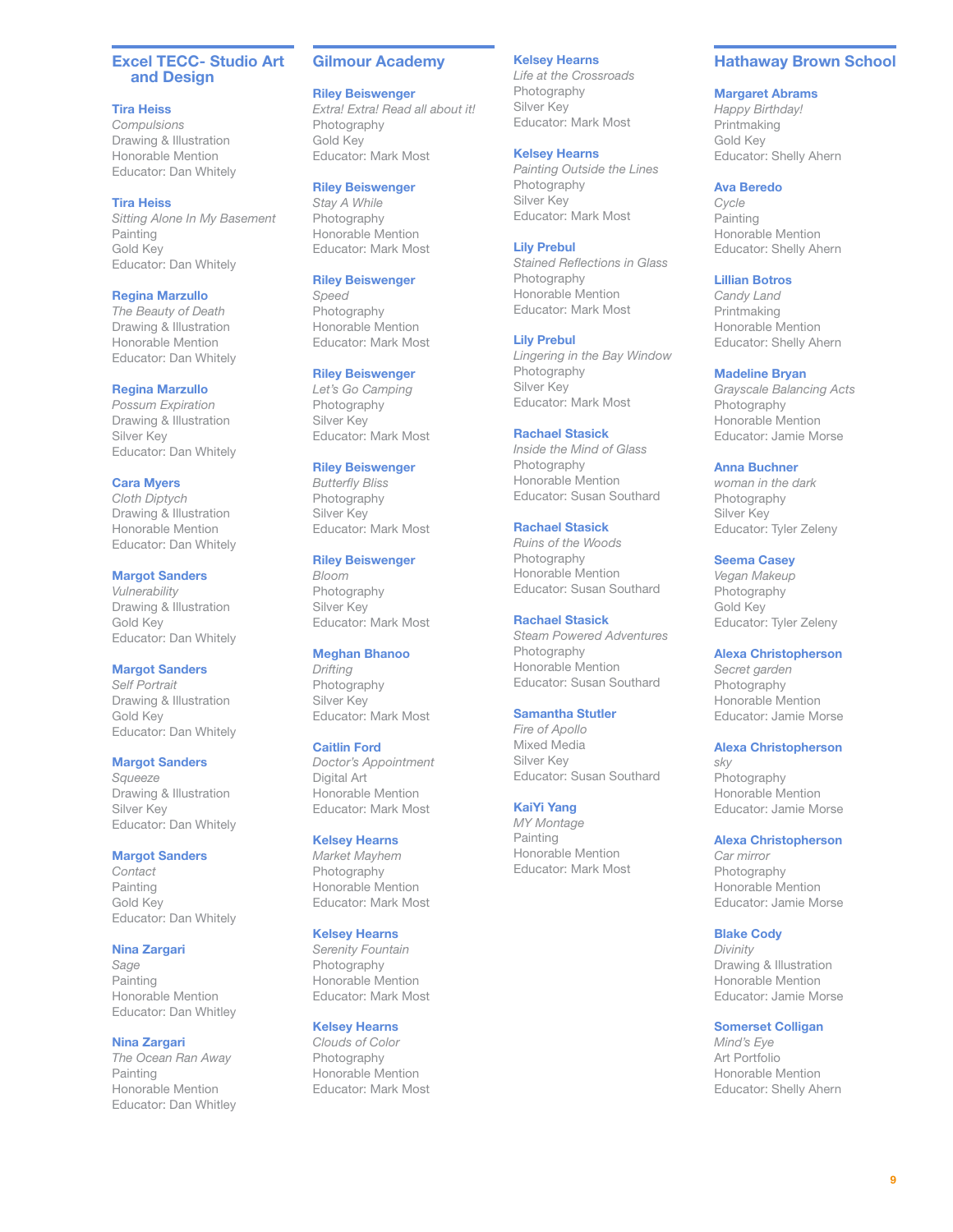#### Somerset Colligan

*Reflective Girls* Mixed Media Gold Key Educator: Shelly Ahern

### Somerset Colligan

*Wait What Happened* Mixed Media Honorable Mention Educator: Shelly Ahern

# Somerset Colligan

*Stuck in the Cycle* Mixed Media Silver Key Educator: Shelly Ahern

#### Somerset Colligan

*The Start to the End: 1999* Painting Gold Key Educator: Shelly Ahern

### Natalie Crowley

*Blue Mountain Lake* Printmaking Honorable Mention Educator: Shelly Ahern

Grace Dai *The Incapable* Drawing & Illustration Honorable Mention Educator: Shelly Ahern

#### Sofia Dewey *Study of the Internal*

Ceramics & Glass Honorable Mention Educator: Shelly Ahern

### Sofia Dewey

*Letters to Emily* Film & Animation Gold Key Educator: Scott Parsons

#### Chloe Echols

*Transitions and Growth* Ceramics & Glass Silver Key Educator: Shelly Ahern

### L Firstenberg

*My Life Dissociates* Drawing & Illustration Silver Key Educator: Melissa Nilsen

### Alexandra Gallin

*The Rising* Photography Honorable Mention Educator: Tyler Zeleny

#### Meghan Gannon

*One Light* Photography Silver Key Educator: Tyler Zeleny

#### Nysha Gupta

*A Glimpse of Autumn* Photography Honorable Mention Educator: Jamie Morse

### Audrey Handel

*abstraction* Photography Honorable Mention Educator: Jamie Morse

### Claire Hickey

*Overwhelmed* Photography Honorable Mention Educator: Tyler Zeleny

#### Mia Howe

*Who Made Your Clothes* Printmaking Honorable Mention Educator: Shelly Ahern

### Carli Jordan

*Diane* Printmaking Honorable Mention Educator: Shelly Ahern

### Gabriella Joseph

*Joseph Law Group* Printmaking Silver Key Educator: Shelly Ahern

### Lizzie Kasubick

*Evolution of Ideas* Ceramics & Glass Silver Key Educator: Shelly Ahern

### Morgan Kennedy

*Ethereal World* Printmaking Gold Key Educator: Shelly Ahern

#### Camden Kitchens *Blemish*

Ceramics & Glass Honorable Mention Educator: Shelly Ahern

# Camden Kitchens

*Burnished Texture* Ceramics & Glass Honorable Mention Educator: Shelly Ahern

### Kate Klein

*Mind of a Pianist* Printmaking Honorable Mention Educator: Shelly Ahern

#### Kate Klein

*Colors of Tortolla* Printmaking Honorable Mention Educator: Shelly Ahern

### Taryn Kucharski

*The Beginning* Printmaking Honorable Mention Educator: Shelly Ahern

### Sidonie LaBenne

*Colleen's Cave* Photography Honorable Mention Educator: Jamie Morse

#### Anna Liu

*Achromatic Leaves* Photography Honorable Mention Educator: Jamie Morse

#### Fiona Liu

*Mirroring Similitudes* Photography Honorable Mention Educator: Jamie Morse

#### Grace Mansour

*Manic* Printmaking Honorable Mention Educator: Shelly Ahern

#### Lilly Mehok

*Staircase* Photography Silver Key Educator: Jamie Morse

# Kaya Mendels

*Sipping Coffee* **Printmaking** Honorable Mention Educator: Shelly Ahern

#### Brooklyn Napolitano

*Sleepy Tea* Painting Honorable Mention Educator: Shelly Ahern

#### Jasmine Neumann

*Vixen* Digital Art Gold Key Educator: Shelly Ahern

# Jasmine Neumann

*Melatonin* Digital Art Silver Key Educator: Shelly Ahern

#### Jasmine Neumann

*Festival* Printmaking Silver Key Educator: Shelly Ahern

### Ella Nolan

*C261 Plant* Printmaking Gold Key Educator: Shelly Ahern

#### Sophia Onysko

*Reaching* Photography Honorable Mention Educator: Tyler Zeleny

### Miranda Pace

*Not that Deep- Album Cover* Design Honorable Mention Educator: Tyler Zeleny

### Liliana Parsons

*Late Night* Photography Silver Key Educator: Tyler Zeleny

### Lucia Passarelli

*Gold porridge* Drawing & Illustration Honorable Mention Educator: Shelly Ahern

#### Lucia Passarelli

*Blue Hair Don't Care* Painting Silver Key Educator: Shelly Ahern

### Paige Perry

*glass* Photography Honorable Mention Educator: Tyler Zeleny

### Caroline Pietrick

*Nike Advertisement* Design Honorable Mention Educator: Tyler Zeleny

#### Caroline Pietrick

*National Geographic* Design Honorable Mention Educator: Tyler Zeleny

### Jayla Pittman

*a day in the life* Printmaking Silver Key Educator: Shelly Ahern

### Ida Rausche

*Good Man.* Photography Gold Key Educator: Tyler Zeleny

### Perin Romano

*LOVE LETTER* Mixed Media Gold Key Educator: Shelly Ahern

### Perin Romano

*warning* Printmaking Honorable Mention Educator: Shelly Ahern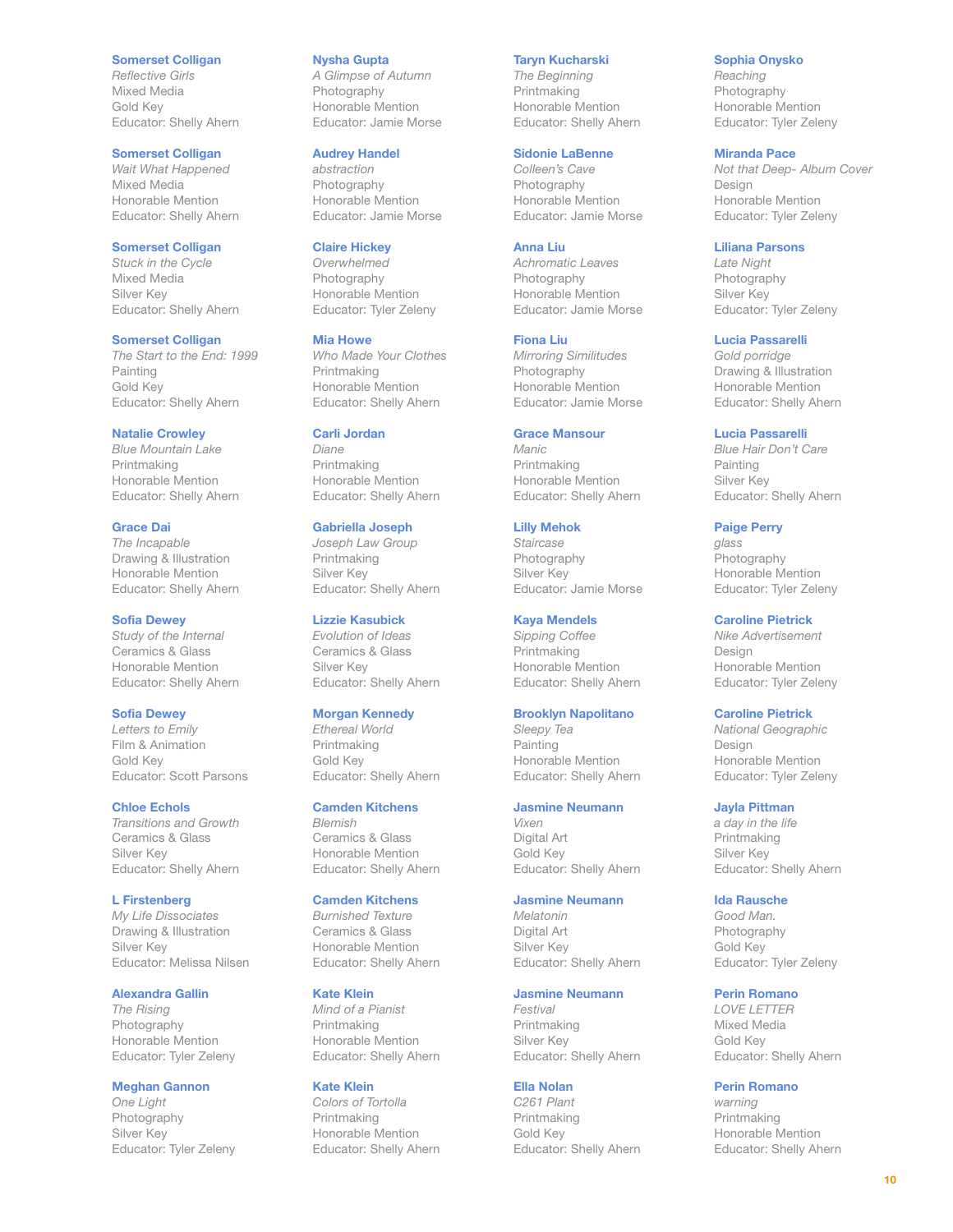### <span id="page-10-0"></span>Oliver Saltz

*False Arrow* Painting Silver Key Educator: Melissa Nilsen

# Lóa Schriefer

*Woven Rug* Mixed Media Honorable Mention Educator: Shelly Ahern

### Lóa Schriefer

*Shadows* Painting Gold Key Educator: Shelly Ahern

### Lóa Schriefer

*Scraps* Painting Gold Key Educator: Shelly Ahern

#### Lóa Schriefer

*Bones* Painting Honorable Mention Educator: Shelly Ahern

Lóa Schriefer *Portrait of Chairs* Painting Honorable Mention Educator: Shelly Ahern

#### Suzy Schwabl

*My Things* Painting Honorable Mention Educator: Shelly Ahern

### Suzy Schwabl

*Wild* Photography Gold Key Educator: Shelly Ahern

### Suzy Schwabl

*Tame* Photography Silver Key Educator: Shelly Ahern

### Taplin Seelbach

*The Gorner Glacier* Photography Gold Key Educator: Tyler Zeleny

# Taplin Seelbach

*Alphubel* Photography Honorable Mention Educator: Tyler Zeleny

### Taplin Seelbach

*Leukerbad* Photography Silver Key Educator: Tyler Zeleny

#### Saija Shah

*In the absence of ceiling and ground,* Drawing & Illustration Honorable Mention Educator: Shelly Ahern

### Saija Shah

*Lost in thought.* Mixed Media Silver Key Educator: Shelly Ahern

#### Saija Shah

*Finding color in the blankest of scenes* Painting Honorable Mention Educator: Shelly Ahern

### Anna Sharkunov

*Internal Tantrum* Painting Gold Key Educator: Shelly Ahern

### Anna Sharkunov

*Longing for Guidance* Painting Honorable Mention Educator: Shelly Ahern

#### Anna Sharkunov

*Friday Ritual* Printmaking Gold Key Educator: Shelly Ahern

### Anna Sharkunov

*Fresh Strawberries* Printmaking Honorable Mention Educator: Shelly Ahern

#### Anna Sharkunov

*Ability Complex* Printmaking Silver Key Educator: Shelly Ahern

#### Tatum Shepardson

*Window Peeper* Photography Gold Key Educator: Tyler Zeleny

#### Clover Skinner

*The Dressmaker* Printmaking Silver Key Educator: Shelly Ahern

### Meredith Stewart

*Morning Routine* Painting Silver Key Educator: Shelly Ahern

### Eesha Talasila

*The Dividing Line* Printmaking Silver Key Educator: Shelly Ahern

#### Evelyn Wellman *Bodega Cat*

Digital Art Silver Key Educator: Shelly Ahern

### Hawken School

### Grace Birch

*Pastime* Art Portfolio Silver Key Educator: Denise Buckley

### Grace Birch

*Gardening* Drawing & Illustration Silver Key Educator: Denise Buckley

#### Grace Birch

*Fall Traditions* Painting Gold Key Educator: Denise Buckley

#### Grace Birch

*Campsite* Painting Honorable Mention Educator: Denise Buckley

### Jack Bruening

*Choo Choo Soul* Drawing & Illustration Honorable Mention Educator: Denise Buckley

### Jack Bruening

*Junkbox I* Drawing & Illustration Honorable Mention Educator: Denise Buckley

### Pedro Chiesa

*Exploring Change: A Series of Sculptures* Art Portfolio Gold Key Educator: Denise Buckley

#### Pedro Chiesa

*Hombre de Geometrias II* **Sculpture** Gold Key Educator: Denise Buckley

### Pedro Chiesa

*Caminata Verde* **Sculpture** Silver Key Educator: Denise Buckley

### Rebecca Chin

*Comfort* Painting Honorable Mention Educator: Anne Kmieck

### Sophia Daher

*Caged Bird* **Sculpture** Gold Key Educator: Denise Buckley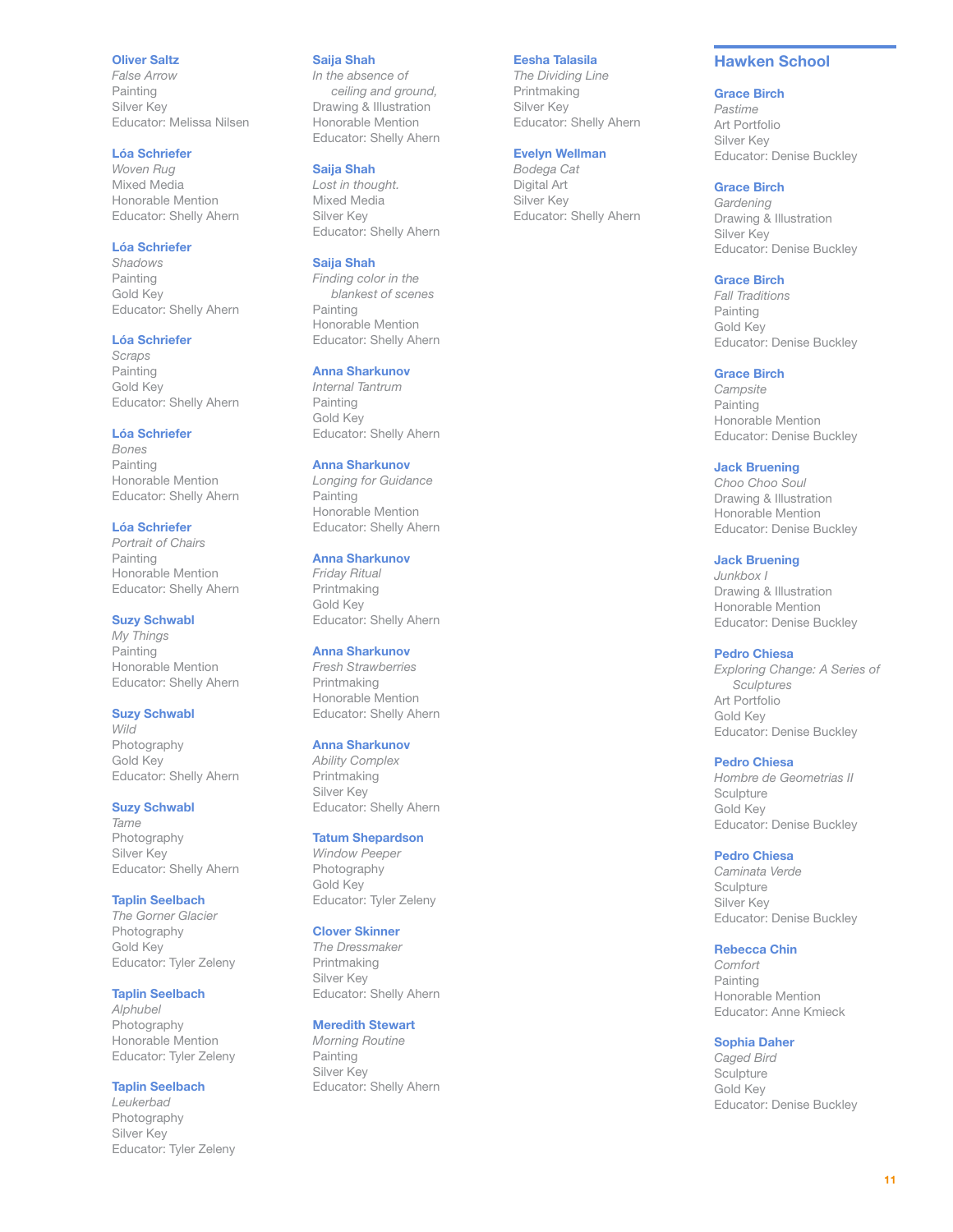### <span id="page-11-0"></span>Cassidy Feng

*A Walk in Rural Yixing* Painting Honorable Mention Educator: Anne Kmieck

### Milena Fernsler

*Waiting* Art Portfolio Honorable Mention Educator: Denise Buckley

### Milena Fernsler

*In the Dressing Room* Drawing & Illustration Silver Key Educator: Denise Buckley

#### Milena Fernsler

*Insomnia* Drawing & Illustration Silver Key Educator: Denise Buckley

### Milena Fernsler

*The Bird at our Window* Film & Animation Gold Key Educator: Denise Buckley

#### Milena Fernsler *Self Invention*

**Sculpture** Gold Key Educator: Denise Buckley

### Milena Fernsler

*Lightheaded* **Sculpture** Silver Key Educator: Denise Buckley

#### Zoë Jones

*Window of Her Soul* Drawing & Illustration Silver Key Educator: Denise Buckley

#### Hollis Mehling

*Tree* Photography Honorable Mention Educator: Hank Skladanowski

### James Napoli

*Humanity and Nature* Art Portfolio Silver Key Educator: Denise Buckley

### Sophia Shakir

*Poison* Painting Silver Key Educator: Denise Buckley

#### Angela Shang

*Liminal* Painting Gold Key Educator: Anne Kmieck

#### Angela Shang

*Whale Bones* Photography Silver Key Educator: Hank Skladanowski

# Olivia Tung

*Younger Days* Drawing & Illustration Silver Key Educator: Denise Buckley

### Aiden Workman

*Full Color* Art Portfolio Honorable Mention Educator: Denise Buckley

#### Aiden Workman

*Weinie's Hot Dogs Logo* Design Gold Key Educator: Hank Skladanowski

## Aiden Workman

*FASCISM* Digital Art Gold Key Educator: Denise Buckley

### Aiden Workman

*Lady* Drawing & Illustration Gold Key Educator: Denise Buckley

### Aiden Workman

*Imagination Bomb* Drawing & Illustration Gold Key Educator: Denise Buckley

### Aiden Workman

*Post Mortem* Drawing & Illustration Honorable Mention Educator: Denise Buckley

### Aiden Workman

*MICROWAVED* Drawing & Illustration Silver Key Educator: Denise Buckley

### Homeschool

#### Chiara Koonce

*Summer in the Garden* Painting Silver Key Educator: Divina Koonce

# Kenston High School

#### Mara DuBay

*Sweetness* Drawing & Illustration Honorable Mention Educator: Andie Quinn

### Mara DuBay

*Electric* Drawing & Illustration Honorable Mention Educator: Andie Quinn

#### Mara DuBay

*It's the Little Things* Drawing & Illustration Honorable Mention Educator: Andie Quinn

#### Mara DuBay

*Serendipity* Painting Gold Key Educator: Andie Quinn

### Erin McFadden

*Take A Walk On The Wild Side* Drawing & Illustration Honorable Mention Educator: Andie Quinn

### Erin McFadden

*Hands On Engineer* Drawing & Illustration Silver Key Educator: Andie Quinn

### Erin McFadden

*Final Destination* Painting Honorable Mention Educator: Andie Quinn

### Katelyn Torres

*Plumfounded* Drawing & Illustration Gold Key Educator: Andie Quinn

#### Katelyn Torres

*Vibrations* Drawing & Illustration Honorable Mention Educator: Andie Quinn

### Katelyn Torres

*Midnight News* Drawing & Illustration Silver Key Educator: Andie Quinn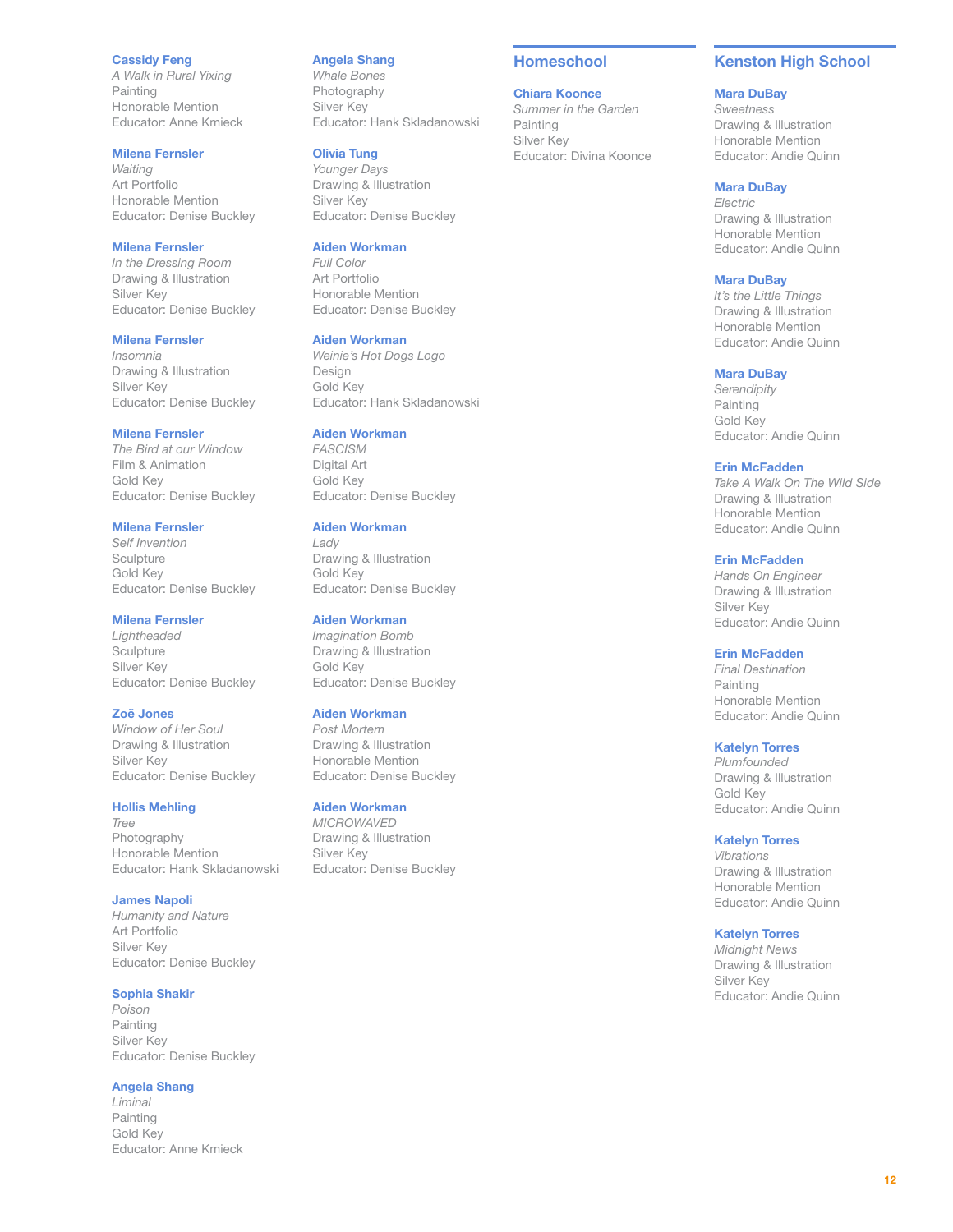### <span id="page-12-0"></span>Lakewood Catholic Academy

#### Brendan Friel

*Self Portrait* Drawing & Illustration Honorable Mention Educator: Jessica Stuver

### Sadie Nezovich

*St. Therese of Lisieux* Mixed Media Silver Key Educator: Jessica Stuver

### Lakewood High School

### Jack Bonvissuto

*Nick* **Photography** Honorable Mention Educator: Annie McQuay

#### Muriel Bourn

*Creatures of the Deep* Digital Art Gold Key Educator: Annie McQuay

### Muriel Bourn

*As Scraps Fall Into Place* Photography Honorable Mention Educator: Annie McQuay

### Sophie D'Apollo

*Chains* Photography Gold Key Educator: Annie McQuay

### Sophie D'Apollo

*WindMill* Photography Honorable Mention Educator: Annie McQuay

# Greta Frantz

*Octopus Protectant* Ceramics & Glass Silver Key Educator: Amy Sedlak

### Greta Frantz

*Frog* Drawing & Illustration Silver Key Educator: Arline Olear

### Billy Hamilton

*The Big Tall Vase* Ceramics & Glass Honorable Mention Educator: Amy Sedlak

### Billy Hamilton

*Biting Boxes; Set of Three* Ceramics & Glass Honorable Mention Educator: Amy Sedlak

### Billy Hamilton

*Orange Juice* Drawing & Illustration Honorable Mention Educator: Arline Olear

### Mollie Henrikson

*Wrapped Under the Sea* Ceramics & Glass Silver Key Educator: Amy Sedlak

### Grace Hildebrandt

*The Irony* Drawing & Illustration Honorable Mention Educator: Arline Olear

### Grace Hildebrandt

*It Is All About Perspective* Drawing & Illustration Silver Key Educator: Arline Olear

### Grace Hildebrandt

*Fire* Drawing & Illustration Silver Key Educator: Arline Olear

### Grace Hoppel

*Wandering* Photography Gold Key Educator: Dayna Hansen

#### Thaw Htoo

*Underwater hairdo* Drawing & Illustration Honorable Mention Educator: Arline Olear

#### Thaw Htoo

*Small painting of kaitlyn* Painting Gold Key Educator: Arline Olear

### Victoria Klepsky

*Hair Do* Drawing & Illustration Gold Key Educator: Arline Olear

### Victoria Klepsky

*Psychedelic Poster* Drawing & Illustration Honorable Mention Educator: Arline Olear

#### Nicholas Mariani

*Psychedelic Moon* Drawing & Illustration Honorable Mention Educator: Arline Olear

# Nicholas Mariani

*Nowhere* Photography Honorable Mention Educator: Annie McQuay

### Cecelia Miller

*clown* Printmaking Honorable Mention Educator: Arline Olear

#### Clare Morrissey

*Irons* Drawing & Illustration Honorable Mention Educator: Arline Olear

### Clare Morrissey

*Portrait in Blossom* Drawing & Illustration Silver Key Educator: Arline Olear

### Clare Morrissey

*Portrait of Rose* Painting Gold Key Educator: Arline Olear

### Caleigh Naylon

*Bull in a China Shop* Drawing & Illustration Silver Key Educator: Arline Olear

### Caleigh Naylon

*The Wild on Fire* Mixed Media Honorable Mention Educator: Dayna Hansen

### Caleigh Naylon

*In the City* Painting Honorable Mention Educator: Arline Olear

### Caleigh Naylon

*The Modern Venus* Painting Silver Key Educator: Dayna Hansen

### Jazzayn Palma

*mental balance* Painting Silver Key Educator: Dayna Hansen

### Helen Roche

*Face* Drawing & Illustration Gold Key Educator: Arline Olear

### Helen Roche

*Irons* Drawing & Illustration Silver Key Educator: Arline Olear

### Helen Roche

*Thaw's Portrait* Painting Honorable Mention Educator: Arline Olear

### Olive Rodemann

*Moss Ray* Photography Honorable Mention Educator: Dayna Hansen

### Olive Rodemann

*Electrify!* Photography Honorable Mention Educator: Dayna Hansen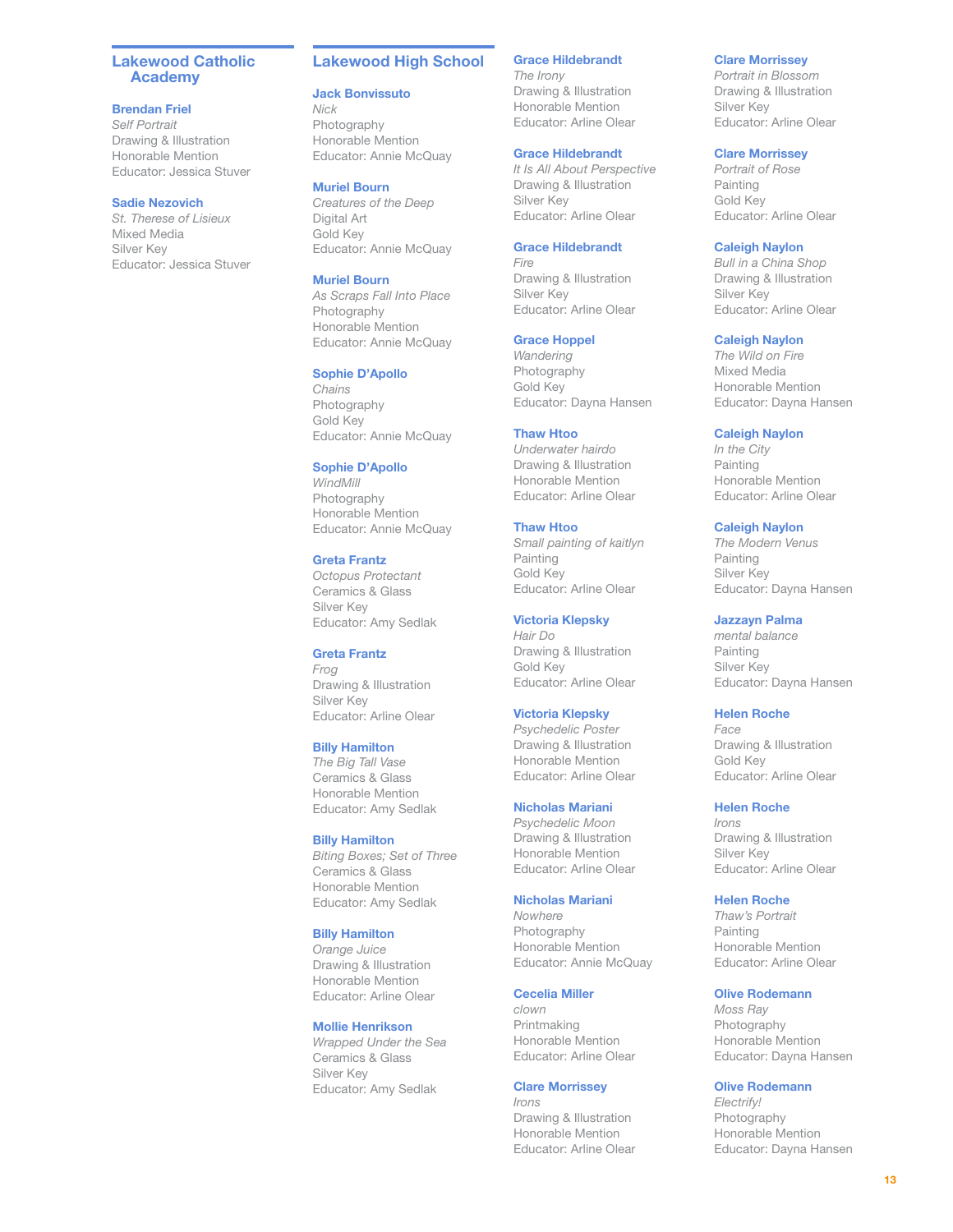### <span id="page-13-0"></span>Bee Rohrs

*No Bikes* Digital Art Silver Key Educator: Annie McQuay

### Alexis Stringer

*Value World* Drawing & Illustration Silver Key Educator: Dayna Hansen

# Ah Kluh Thaw

*Hairdo* Drawing & Illustration Silver Key Educator: Arline Olear

### Scarlett Wankowski

*Illumination* Drawing & Illustration Gold Key Educator: Arline Olear

#### Inga Wilhelmy

*Sonder* Art Portfolio Gold Key Educator: Dayna Hansen

Inga Wilhelmy *West Side Market Kitchen* Drawing & Illustration Honorable Mention Educator: Dayna Hansen

# Inga Wilhelmy

*Florist's Trash* Drawing & Illustration Silver Key Educator: Dayna Hansen

### Inga Wilhelmy

*As Well Band* Painting Gold Key Educator: Dayna Hansen

### Inga Wilhelmy

*West Side Market* Painting Gold Key Educator: Dayna Hansen

### Inga Wilhelmy

*Pier W* Painting Silver Key Educator: Dayna Hansen

### Lila Wright

*Shades of Evening* Drawing & Illustration Honorable Mention Educator: Arline Olear

# Laurel School

### Karma Abboud

*Motherland* Photography Gold Key Educator: Lori Kella

# Alaire Bang

*Divine Fungus* Ceramics & Glass Silver Key Educator: Catherine Butler

# Alaire Bang

*Self Portrait* Drawing & Illustration Silver Key Educator: Catherine Butler

#### Abby Bee

*JOY* Photography Silver Key Educator: Lori Kella

### Elizabeth Bulanda

*Caught In Flight* Photography Gold Key Educator: Lori Kella

#### Priya Datt

*Illuminating Solitude* Photography Honorable Mention Educator: Lori Kella

### Caitie Hanrahan

*Water Droplets* Photography Honorable Mention Educator: Lori Kella

#### Camille Jackson

*Our Last Dance* Photography Gold Key Educator: Lori Kella

#### Camille Jackson

*Tunnel to Next* Photography Silver Key Educator: Lori Kella

### Sascha Leiken

*The Blazing Sun* Digital Art Honorable Mention Educator: Darius Steward

# Yile Li

*The Magician* Digital Art Honorable Mention Educator: Darius Steward

# Yile Li

*Untitled 1* Digital Art Silver Key Educator: Darius Steward

### Yile Li

*Napping* Digital Art Silver Key Educator: Darius Steward

# Yile Li

*Whisper* Digital Art Silver Key Educator: Darius Steward

## Lexie Loucas

*Interpretation* Painting Silver Key Educator: Darius Steward

# Gabrielle Marasco

*Through the Blue Curtain* Drawing & Illustration Honorable Mention Educator: Darius Steward

### Gabrielle Marasco

*Race Day* Jewelry Honorable Mention Educator: Darius Steward

### Gabrielle Marasco

*A Golden Escape* Painting Silver Key Educator: Darius Steward

### Ava Namrow

*Pink Ava^2* Expanded Projects Honorable Mention Educator: Joy Barton

# Lily Rogen

*Onlookers* Photography Honorable Mention Educator: Lori Kella

# Lily Rogen

*Roots* Photography Honorable Mention Educator: Lori Kella

# Lily Rogen

*Into The Woods* Photography Silver Key Educator: Lori Kella

# Lily Rogen

*Frozen Oasis* Photography Silver Key Educator: Lori Kella

### Erin Thomas

*Away From the Dark* Drawing & Illustration Gold Key Educator: Darius Steward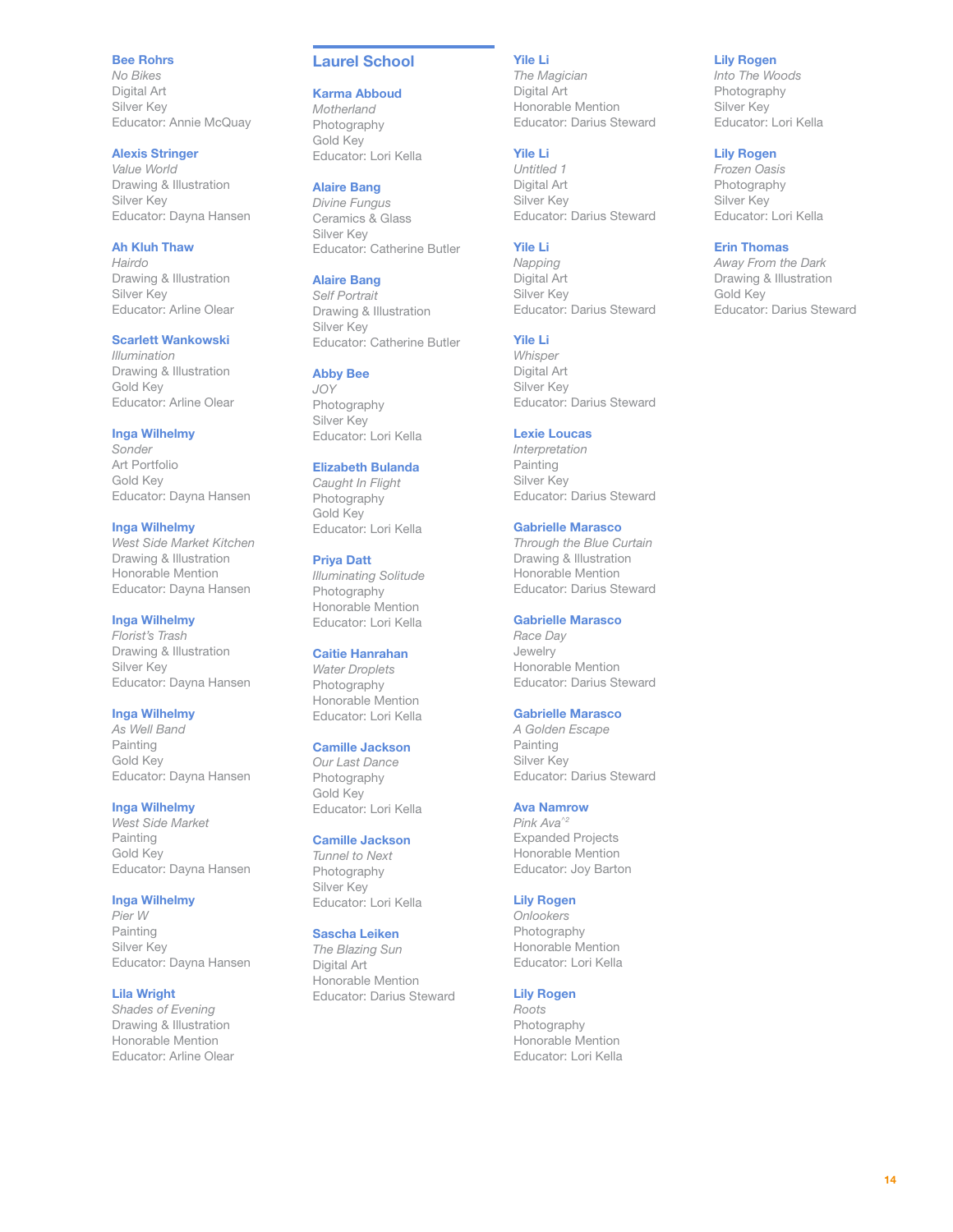### <span id="page-14-0"></span>Magnificat High School

#### Lauren Buettner

*Ants on a Hill* Ceramics & Glass Honorable Mention Educator: Joseph (Joe) Hnat

### Angelina DeConcini

*Omniscience* Jewelry Honorable Mention Educator: Julie Belfiore

### Emma Draye

*2 Cities Colliding* Photography Honorable Mention Educator: Alecia Janosik

#### Sarah Hastings

*Multi-Exposure Friendship Film* Photography Honorable Mention Educator: Alecia Janosik

#### Chloe Hickey

*Pumpkins: Inspired by Yayoi Kusama* Painting Honorable Mention Educator: Alecia Janosik

### Calista Zajac

*Bethesda Fountain* Photography Honorable Mention Educator: Alecia Janosik

### Calista Zajac

*Bubble Man* Photography Honorable Mention Educator: Alecia Janosik

#### Calista Zajac

*Flower Queen* Photography Silver Key Educator: Alecia Janosik

### Mentor High School

#### Hayam Alammari

*Calls attention to the hardships of children in Yemen* Art Portfolio Honorable Mention Educator: Michelle Kane

Hayam Alammari

*Missing Mama* Drawing & Illustration Silver Key Educator: Michelle Kane

#### Devon Ambrus

*Coca Cola Project* Drawing & Illustration Silver Key Educator: Vincent Sanelli

### Devon Ambrus

*In The Woods* Printmaking Honorable Mention Educator: Heather Ambrus

#### Hailey Burker

*The Movement of Time* Drawing & Illustration Gold Key Educator: Michelle Kane

### Madison Clark

*Through My Eyes* Drawing & Illustration Honorable Mention Educator: Vincent Sanelli

### Arushi Darji

*Red Blossom* Painting Gold Key Educator: Michelle Kane

#### Luciana Delgado-Vega

*Times Ticking* Drawing & Illustration Silver Key Educator: Michelle Kane

#### Lola Frenchko

*Suffocation* Printmaking Gold Key Educator: Michelle Kane

### Lola Frenchko

*Flying* Printmaking Gold Key Educator: Michelle Kane

### Lola Frenchko

*Small Spaces* Printmaking Silver Key Educator: Michelle Kane

## Tyeisha Gurley

*Autumn Orangcé* Digital Art Honorable Mention Educator: Cynthia Wolski

#### Maggie Hawley *12:00AM*

Painting Silver Key Educator: Michelle Kane

#### Areej Mirza

*Self Portrait* Drawing & Illustration Gold Key Educator: Michelle Kane

#### Teresa Morek

*Coke Addiction* Drawing & Illustration Silver Key Educator: Vincent Sanelli

#### Teresa Morek

*Hungry for the Past* Printmaking Gold Key Educator: Michelle Kane

#### Olivia Spieker

*Innocent Until Proven Guilty* Mixed Media Honorable Mention Educator: Michelle Kane

### Olivia Spieker

*Deserved* Printmaking Honorable Mention Educator: Michelle Kane

#### Paige Stanek

*Terrified* Drawing & Illustration Honorable Mention Educator: Michelle Kane

#### Paige Stanek

*Deep in the Soul* Photography Gold Key Educator: Michelle Kane

### Caitlin Wong

*Der Spiegel Duet* Drawing & Illustration Gold Key Educator: Michelle Kane

#### Caitlin Wong

*Simple Gifts* Drawing & Illustration Gold Key Educator: Michelle Kane

### North Olmsted High School

#### Albert Ahn

*Monster of the Sea* Ceramics & Glass Honorable Mention Educator: Jason Duly

### Joana Balliu

*Untitled* Ceramics & Glass Honorable Mention Educator: Jason Duly

#### Bristy Burkhardt

*HASAITS* **Sculpture** Honorable Mention Educator: Jason Duly

#### Isabella D'Alessandro

*Untitled* Ceramics & Glass Gold Key Educator: Jason Duly

### Isabella D'Alessandro

*Mr. Frank* Ceramics & Glass Honorable Mention Educator: Jason Duly

### Leilani Davis

*My Yellow Baby* Ceramics & Glass Honorable Mention Educator: Jason Duly

### Leilani Davis

*J.W.G. Box* Mixed Media Honorable Mention Educator: Jason Duly

#### Leilani Davis

*The Workshop* Painting Gold Key Educator: Jason Duly

#### Leilani Davis

*Terrible Twos* Painting Honorable Mention Educator: Jason Duly

### Colleen Krzemien

*Piggy Piggy* Ceramics & Glass Gold Key Educator: Jason Duly

#### Bianca Sako

*Puppeteer* Drawing & Illustration Gold Key Educator: Jason Krucek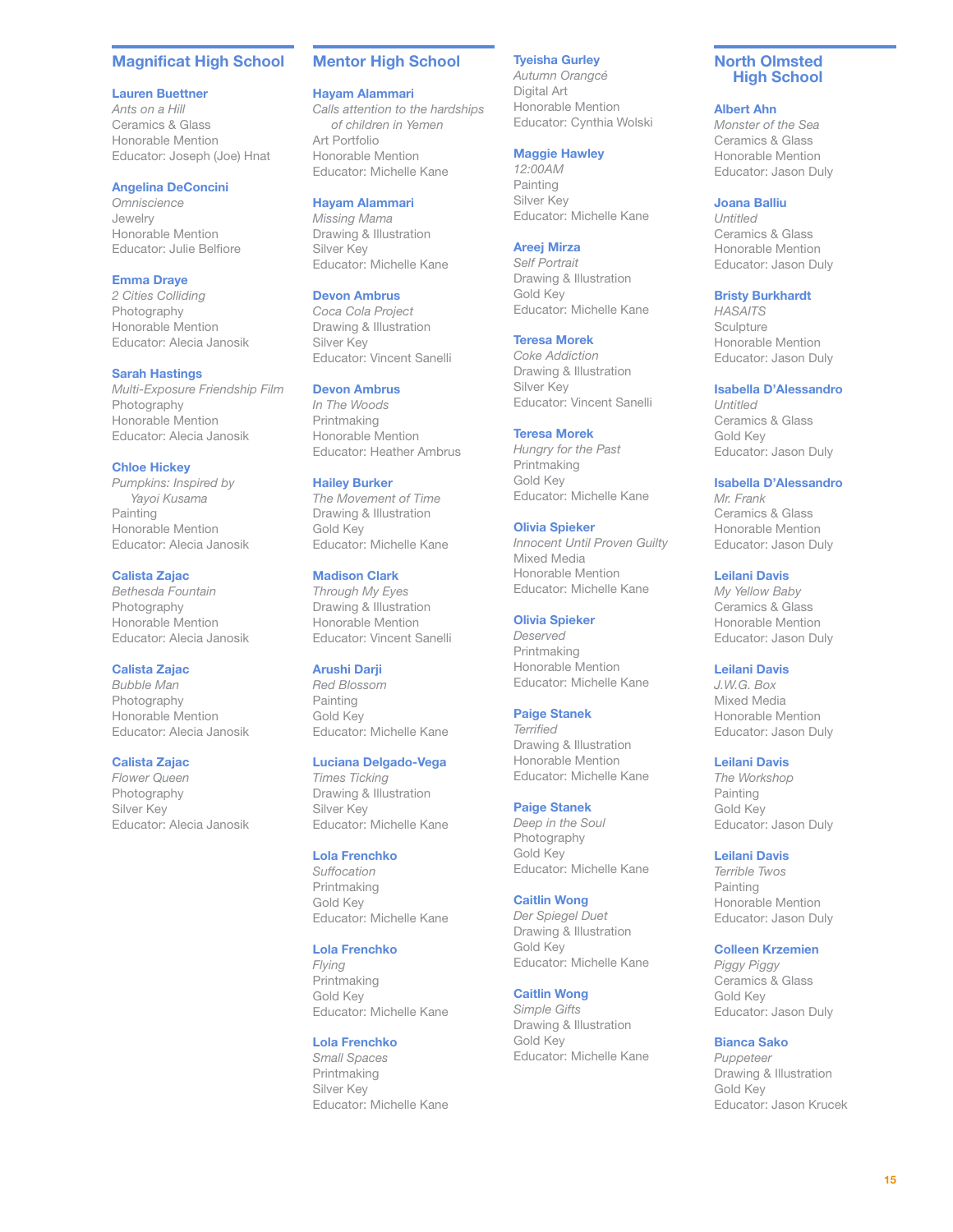### <span id="page-15-0"></span>Bianca Sako

*Picture Perfect* Drawing & Illustration Gold Key Educator: Jason Krucek

# Bianca Sako

*Fighting for Your Freedom* Drawing & Illustration Gold Key Educator: Jason Krucek

### Bianca Sako

*Clarity* Drawing & Illustration Silver Key Educator: Jason Krucek

### Bianca Sako

*Drip* Drawing & Illustration Silver Key Educator: Jason Krucek

## Alice Tabar

*Honey Home* Ceramics & Glass Silver Key Educator: Jason Duly

### North Royalton High School

#### Shyla Algeri

*All Knowing in Death* Painting Gold Key Educator: Katie Ford

#### Shyla Algeri

*Areas Of Attraction* Painting Honorable Mention Educator: Katie Ford

### Madison Hunady

*Where We Came From* Painting Honorable Mention Educator: Katie Ford

### Madison Hunady

*Madam Madison* Painting Silver Key Educator: Katie Ford

### Pankti Mehta

*Zoonotic Infections & Covid-19* Film & Animation Gold Key Educator: Katie Ford

### Alina Ogonovskiy

*Girl from another country* Photography Silver Key Educator: Katie Ford

#### Notre Dame Cathedral Latin School

### Isabella Atkinson

*Recovery* Photography Gold Key Educator: George Yaniga

# Brooke Begovic

*Wake Up at the Barn* Photography Honorable Mention Educator: Claire Raack

#### Brooke Begovic

*Snow Bunny* Photography Honorable Mention Educator: Claire Raack

### Paige Bosworth

*Juliet's Ghost* Photography Gold Key Educator: George Yaniga

#### Abigail Bouton

*Who Am I?* Photography Gold Key Educator: George Yaniga

#### Sarah Boyle

*Sunset Boulevard* Photography Silver Key Educator: George Yaniga

#### Colleen Byrne

*Lost Then Found* Photography Silver Key Educator: George Yaniga

#### Allison Currier

*Bee Happy* Ceramics & Glass Honorable Mention Educator: Claire Raack

### Rachael Debevec

*Alone With Your Thoughts* Design Gold Key Educator: Mary Sedivy

### Raymond Ha

*Extinguish* Ceramics & Glass Honorable Mention Educator: Claire Raack

### Ben Herczog

*Regret* Photography Silver Key Educator: George Yaniga

### Alexis Hoinski

*Light in the Darkness* Photography Gold Key Educator: George Yaniga

### Isabella Holsman

*A Hard Days Work* Photography Silver Key Educator: George Yaniga

#### Jackie Ina

*Lonely Day* Photography Silver Key Educator: George Yaniga

## Elizabeth Keherly

*Papillons Amoureux* Photography Gold Key Educator: George Yaniga

#### Madelyn Kish

*Please Help* Photography Honorable Mention Educator: George Yaniga

#### Paige Kolacki

*Euphoria* Photography Honorable Mention Educator: George Yaniga

#### Paige Kolacki

*FInal Breath of Air* Photography Silver Key Educator: George Yaniga

#### Joshua Landgraf

*The Light In The Darkness* Photography Honorable Mention Educator: George Yaniga

#### Shelby Lane

*The 4th Dimension* Photography Gold Key Educator: George Yaniga

#### Meghan McGuigan

*Literature Beneath The Leaves* Photography Honorable Mention Educator: George Yaniga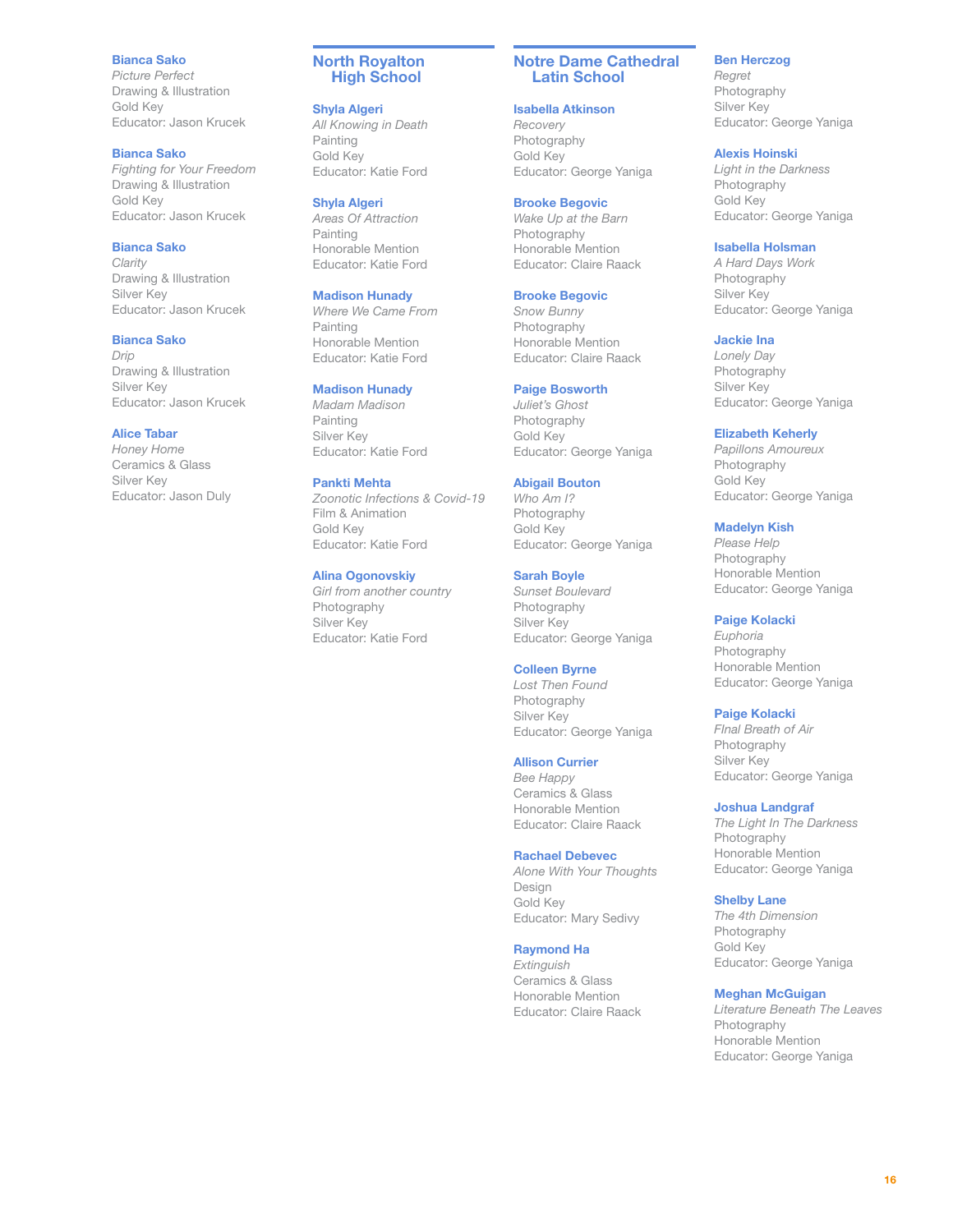### <span id="page-16-0"></span>Reilly Mikin

*Entrance to Reality* Photography Silver Key Educator: George Yaniga

### Megan Palinski

*Can You See Me* Photography Silver Key Educator: George Yaniga

# Connor Patterson

*Nowhere to Turn* Photography Gold Key Educator: George Yaniga

#### Mikala Payne

*Jerusalems Tranquility* Photography Silver Key Educator: George Yaniga

### Alexa Putinski

*Dumpster Gleam and Glow* Photography Gold Key Educator: George Yaniga

### Alyssa Reamsbottom

*Wandering Figure* Painting Silver Key Educator: Mary Sedivy

### Mallory Sah

*Soft Seas* Photography Honorable Mention Educator: George Yaniga

### Mallory Sah

*The Green Eyed Monster* Photography Silver Key Educator: George Yaniga

#### Jeanna Sukey

*Contact Print Puzzle* Photography Silver Key Educator: George Yaniga

### Jeanna Sukey

*Red Kills* Photography Silver Key Educator: George Yaniga

# Jenna Thompson

*E.T. Phone Home* Photography Gold Key Educator: George Yaniga

#### Jenna Thompson

*Look in my Eye* Photography Silver Key Educator: George Yaniga

#### Mia Tomei

*The Damage We Do* Photography Silver Key Educator: George Yaniga

# Sophia Vitale

*Scaling Down* Photography Silver Key Educator: George Yaniga

#### Bridget Zimmerman

*Femininity Imposed* Painting Gold Key Educator: Mary Sedivy

#### Olmsted Falls High School

# Isabella Nakoneczny

*Grand Teton National Park* Photography Silver Key Educator: Elizabeth Cleary

### Orange High School

### Jane Abounader

*Self Reflection* Art Portfolio Silver Key Educator: Ryan Kerns

#### Jane Abounader

*A String of Thoughts* Drawing & Illustration Gold Key Educator: Ryan Kerns

#### Maryam Alfalasi

*Ceramic coil vessel* Ceramics & Glass Honorable Mention Educator: Colleen Angel

#### Piper Anderson

*The Dreams of a Waking Person* Art Portfolio Honorable Mention Educator: Colleen Angel

#### Piper Anderson

*Melting Men* Ceramics & Glass Gold Key Educator: Colleen Angel

#### Piper Anderson

*whack* Ceramics & Glass Honorable Mention Educator: Colleen Angel

### Piper Anderson

*The Scavengers* Ceramics & Glass Honorable Mention Educator: Colleen Angel

#### Piper Anderson

*Bubble Headed* Ceramics & Glass Honorable Mention Educator: Colleen Angel

#### Piper Anderson

*The Flow of Venice* Ceramics & Glass Honorable Mention Educator: Colleen Angel

#### Piper Anderson

*Punk Dog* Ceramics & Glass Silver Key Educator: Colleen Angel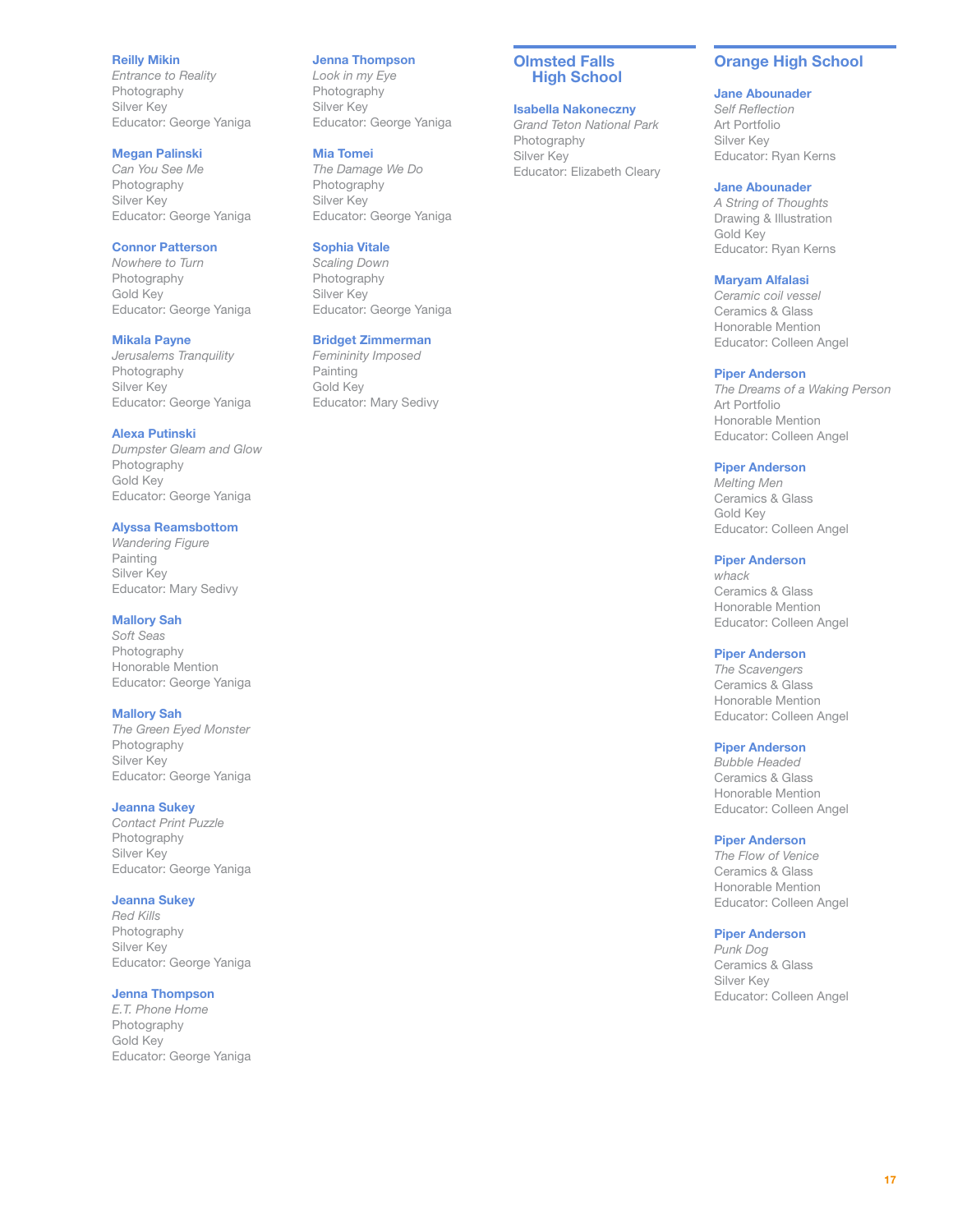#### <span id="page-17-0"></span>Stella Del Busso

*Vase Set* Ceramics & Glass Gold Key Educator: Colleen Angel

### Eleanor Fleming

*Mother Nature* Ceramics & Glass Gold Key Educator: Colleen Angel

### Eleanor Fleming

*Loose Fit* Ceramics & Glass Honorable Mention Educator: Colleen Angel

### Emily Frazier

*Cloth Diptych* Drawing & Illustration Silver Key Educator: Dan Whitely

## Emily Frazier

*Heron Drawing* Drawing & Illustration Silver Key Educator: Dan Whitely

Ayala Galili *Mother's Pitcher* Ceramics & Glass Honorable Mention Educator: Colleen Angel

# Lillian Klinginsmith

*de-COMPOSITION* Ceramics & Glass Gold Key Educator: Colleen Angel

### Brianne Lipton

*Focused Adjustment* Drawing & Illustration Silver Key Educator: Melissa Conrad

#### Sadie Meyer

*Shabbat Candlestick Set* Ceramics & Glass Honorable Mention Educator: Colleen Angel

### Sadie Meyer

*Conic Sections* Ceramics & Glass Silver Key Educator: Colleen Angel

### Annie Oeflein

*Afloat* Photography Honorable Mention Educator: Melissa Conrad

### Sofia Pristash

*Badlands, SD* Digital Art Silver Key Educator: Ryan Kerns

### Sofia Pristash

*Roadtrip to Cali* Expanded Projects Silver Key Educator: Ryan Kerns

### Sofia Pristash

*The Golden Pair* Painting Gold Key Educator: Ryan Kerns

### Morgan Rosenberg

*Under the Tea* Ceramics & Glass Honorable Mention Educator: Colleen Angel

### Kayla Schmidt

*Self Reflection* Painting Honorable Mention Educator: Ryan Kerns

### Laura Wei

*wei hua* Painting Honorable Mention Educator: Ryan Kerns

### Laura Wei

*self portrait* Painting Honorable Mention Educator: Ryan Kerns

#### Laura Wei

*handshakes* Painting Silver Key Educator: Ryan Kerns

#### Anna Wortzman

*Grapes* Ceramics & Glass Gold Key Educator: Colleen Angel

#### Allie Yuan

*Equality in the Shadows* Photography Honorable Mention Educator: Melissa Conrad

### Padua Franciscan High School

### Karen Basel

*Party Setup* Painting Silver Key Educator: Stefanie Cook

# Carly Frattare

*what should i wear?* Photography Gold Key Educator: Stefanie Cook

#### Carly Frattare

*decisions* Photography Honorable Mention Educator: Stefanie Cook

### Carly Frattare

*reflection* Photography Silver Key Educator: Stefanie Cook

#### Debbie Groth

*Monochromatic The Double Secret Recreation* Painting Honorable Mention Educator: Stefanie Cook

### Ava Ornas

*Milo Reference* Photography Honorable Mention Educator: Stefanie Cook

### Ashley Ruda

*The Hand That Feeds* Printmaking Honorable Mention Educator: Stefanie Cook

### Sebastian Sedlacek

*We all have the Key* Digital Art Honorable Mention Educator: Stefanie Cook

### Parma Community High School

#### Kahlel Cason

*Library No.9* Drawing & Illustration Honorable Mention Educator: Michelle Fredriksen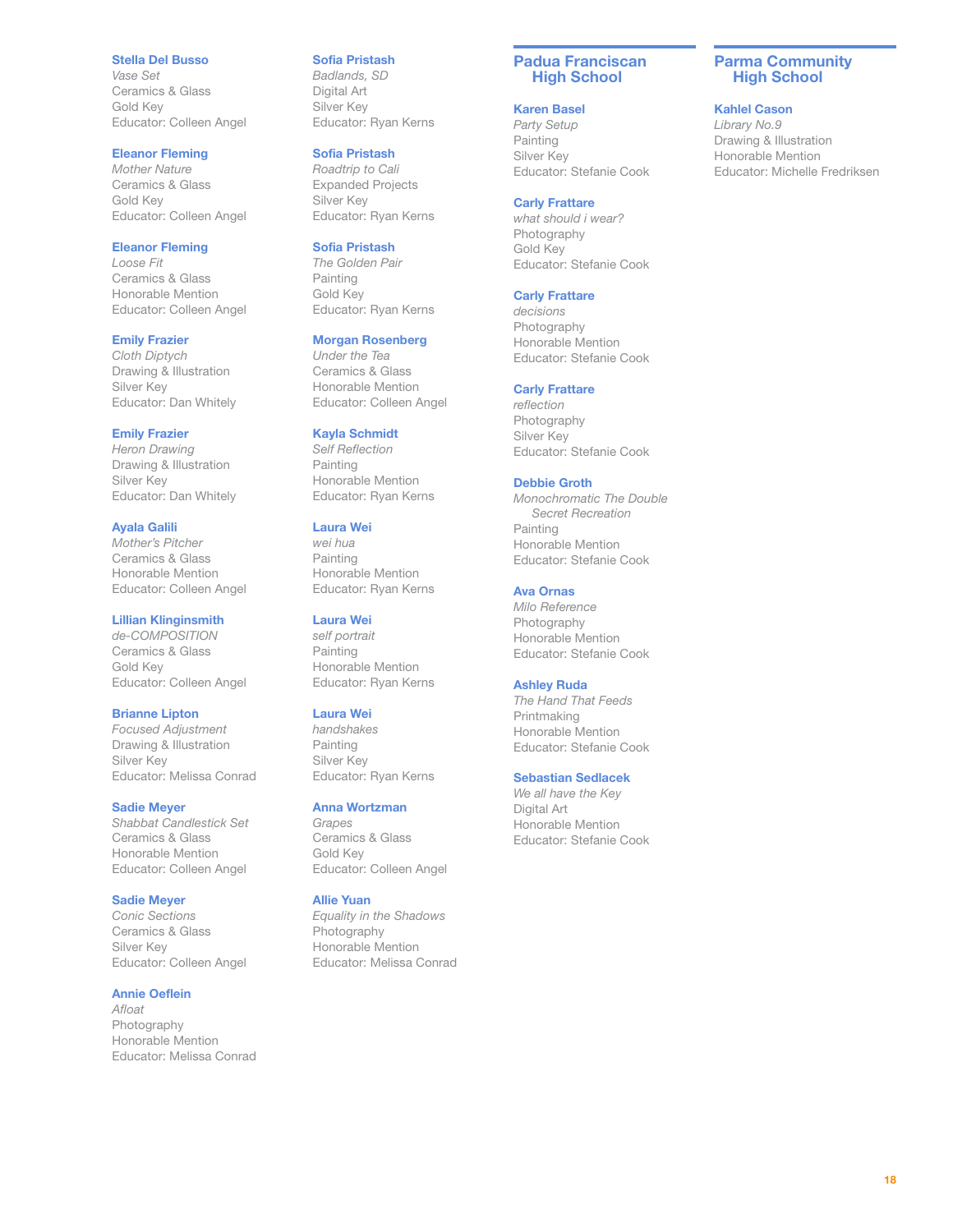### <span id="page-18-0"></span>Rocky River High School

### Shea Alexander

*How to Spot a Deadly Mushroom* Digital Art Honorable Mention Educator: Sarah Perz

### Shea Alexander

*Vision Board* Mixed Media Honorable Mention Educator: Laura Skehan

### Shea Alexander

*Neighborhood Ghost* Mixed Media Honorable Mention Educator: Laura Skehan

### Shea Alexander

*still life* Painting Honorable Mention Educator: Laura Skehan

# Sophie Colister

*Still Life* Painting Honorable Mention Educator: Laura Skehan

# Grace Hubbard

*handle with care* Photography Gold Key Educator: Ashley Morris

## Grace Hubbard

*Rust Belt* Photography Silver Key Educator: Ashley Morris

# Alyssa Krish

*When we meet again* Photography Gold Key Educator: Sarah Perz

# Paige Kurtz

*Reaching for hope* Photography Gold Key Educator: Sarah Perz

### Paige Kurtz

*Being a kid* Photography Honorable Mention Educator: Sarah Perz

### Tara Maroon

*Pizza guy* Painting Gold Key Educator: Laura Skehan

# Kaiya Mayich

*Confrontation* Photography Gold Key Educator: Sarah Perz

# Annabelle O'Donnell

*Moment By Moment* Photography Gold Key Educator: Sarah Perz

### Lucas Opdycke

*OTHERSIDE* Photography Honorable Mention Educator: Sarah Perz

### Elana Rouse

*Needle and Thread* Drawing & Illustration Honorable Mention Educator: Laura Skehan

# Elana Rouse

*Closing Shift* Painting Silver Key Educator: Laura Skehan

# Caroline Sidoti

*Still Life* Drawing & Illustration Silver Key Educator: Laura Skehan

### Audrey Slankard

*Still Life with Skull* Drawing & Illustration Honorable Mention Educator: Laura Skehan

### Audrey Slankard

*Continuous Contour Self Portrait #1* Drawing & Illustration Honorable Mention Educator: Laura Skehan

### Zoey Washio

*Skizzie Swimming* Painting Honorable Mention Educator: Laura Skehan

### Shaker Heights High School

### Bryce Ailiff

*Flower Garden* Jewelry Silver Key Educator: Karen Mehling-Howson

### Allana Appleby

*Yin and Yang Chained Piece* Jewelry Silver Key Educator: Meryl Haring

# Ayaan Baig

*Brown eyed* Drawing & Illustration Honorable Mention Educator: Keaf Holliday

### Taylor Belcher

*Green Necklace* Jewelry Honorable Mention Educator: Christina Stouffer

### Anna Carpenter

*Geometric Bear Earrings* Jewelry Silver Key Educator: Meryl Haring

# Sofia Dacanay

*Terminally Online* **Sculpture** Silver Key Educator: Karen Mehling-Howson

# Krishna Divakarla

*Barbarous Belt Buckle* Jewelry Honorable Mention Educator: Karen Mehling-Howson

### Angela Dodson

*Back In Time Bangle* Jewelry Honorable Mention Educator: Karen Mehling-Howson

### Ella Grey

*Once Upon a Midnight Dreary* Drawing & Illustration Honorable Mention Educator: Kristina Walter

# Ella Grey

*Tulle Ballgown* Fashion Silver Key Educator: Kristina Walter

# Ella Grey

*Gary* Photography Gold Key Educator: Kristina Walter

# Madeline Griffiths

*Taruka Character Sheet* Digital Art Gold Key Educator: Keaf Holliday

### Madeline Griffiths

*Taruka Pixel Art Concept* Digital Art Silver Key Educator: Keaf Holliday

### Megan Hahnenberg

*Kitchen Collection* Painting Honorable Mention Educator: Meryl Haring

### Isabelle Hoak

*Pleasure* Mixed Media Gold Key Educator: Karen Mehling-Howson

### Rebecca Huang

*Dog Collar Necklace* Jewelry Honorable Mention Educator: Karen Mehling-Howson

### Carmen Joachimsmeyer-Gordon

*The Leaves of Aid: Now and Then* Digital Art Gold Key Educator: Karen Mehling-Howson

### Xavyor Jones

*cuff bracelet of the vikings* Jewelry Honorable Mention Educator: Karen Mehling-Howson

### Sonali Khatri

*The Soul of the Rose: Mastercopy* Painting Gold Key Educator: Meryl Haring

## Sonali Khatri

*Garam Garam* Painting Honorable Mention Educator: Karen Mehling-Howson

# Halle Krohn

*Obituary* Photography Honorable Mention Educator: Kathleen Fleming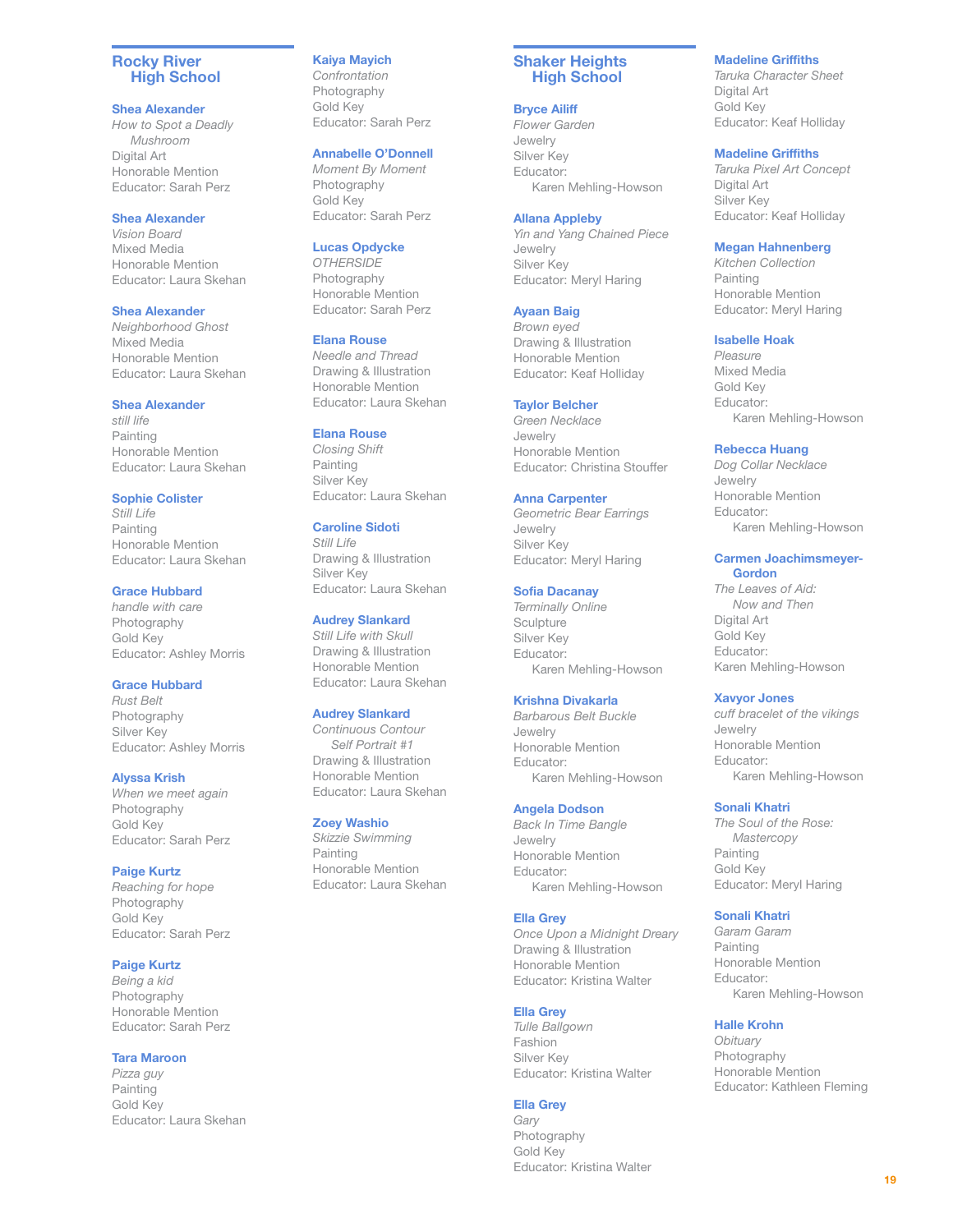### Samara Lo

*Flight of the Heron* Painting Silver Key Educator: Karen Mehling-Howson

### Alister Lowe

*Home Sweet Home* Digital Art Gold Key Educator: Karen Mehling-Howson

# Madeline Lowe

*Art of storytelling* Art Portfolio Honorable Mention Educator: Karen Mehling-Howson

### Madeline Lowe

*Sad song* Digital Art Gold Key Educator: Karen Mehling-Howson

### Madeline Lowe

*Drive in movie* Digital Art Gold Key Educator: Karen Mehling-Howson

#### Alister Lowe

*masked girl with long hair* Digital Art Silver Key Educator: Karen Mehling-Howson

### Madeline Lowe

*Distractions* Digital Art Silver Key Educator: Karen Mehling-Howson

### Madeline Lowe

*Night of the Marionettes* Drawing & Illustration Honorable Mention Educator: Karen Mehling-Howson

#### Alister Lowe

*Art of Diamond Eyes* Mixed Media Gold Key Educator: Karen Mehling-Howson

### Madeline Lowe

*Art process* Printmaking Silver Key Educator: Karen Mehling-Howson

#### Sylvia McCormack

*Cover* Photography Gold Key Educator: Kathleen Fleming

#### Kate Meinhard

*Memories* Painting Honorable Mention Educator: Karen Mehling-Howson

### Kai'Lin Merriweather

*Lost Inside* Photography Gold Key Educator: Kathleen Fleming

### Kai'Lin Merriweather

*Facing Forward* Photography Honorable Mention Educator: Kathleen Fleming

### Kai'Lin Merriweather

*The Process* Photography Honorable Mention Educator: Kathleen Fleming

#### Amir Midgett

*Amir Midgett Model Sheet - "The Monk"* Digital Art Silver Key Educator: Keaf Holliday

### Aerrian Midgett

*Aerrian Midgett portrait* Drawing & Illustration Honorable Mention Educator: Keaf Holliday

### Ezra Nagelberg

*Buddy Bench* Photography Honorable Mention Educator: Kathleen Fleming

# Delana Ray

*Speckled* Photography Honorable Mention Educator: Kathleen Fleming

### Delana Ray

*Mystery Girl* Photography Honorable Mention Educator: Kathleen Fleming

#### Elliot Rendall

*Constellation Dress* Fashion Honorable Mention Educator: Kristina Walter

#### Elliot Rendall

*Cherry Blossom Regency Dress* Fashion Silver Key Educator: Kristina Walter

### Maggie Senturia

*The Positive and Negative* Jewelry Gold Key Educator: Meryl Haring

# Zoe Stiefel

*Still Standing* Drawing & Illustration Honorable Mention Educator: Keaf Holliday

### Zoe Stiefel

*Sunlight* Drawing & Illustration Silver Key Educator: Keaf Holliday

#### Zoe Stiefel

*Thoughts* Drawing & Illustration Silver Key Educator: Keaf Holliday

### Zoe Stiefel

*More Precious Than Gold* Drawing & Illustration Silver Key Educator: Keaf Holliday

### Sarah Walker

*Anxiety* Photography Honorable Mention Educator: Kathleen Fleming

### Sarah Walker

*Change* Photography Honorable Mention Educator: Kathleen Fleming

#### Draven Werry

*Sanctuary Character Designs* Digital Art Gold Key Educator: Keaf Holliday

### Draven Werry

*Nautical Menace* Digital Art Honorable Mention Educator: Keaf Holliday

### Draven Werry

*Angler Fish* Digital Art Honorable Mention Educator: Keaf Holliday

### Hannah Whitney

*Self-Portrait Eye Study* Drawing & Illustration Honorable Mention Educator: Keaf Holliday

#### Hannah Whitney

*Self-Portrait in Blue and Red* Drawing & Illustration Honorable Mention Educator: Meryl Haring

### Hannah Whitney

*In My Imagination* Drawing & Illustration Silver Key Educator: Kristina Walter

#### Skyla Wilkins

*Beauty Beneath The Pain* **Sculpture** Honorable Mention Educator: Karen Mehling-Howson

#### Helen Zhu

*Chinese Hairpin* Jewelry Honorable Mention Educator: Karen Mehling-Howson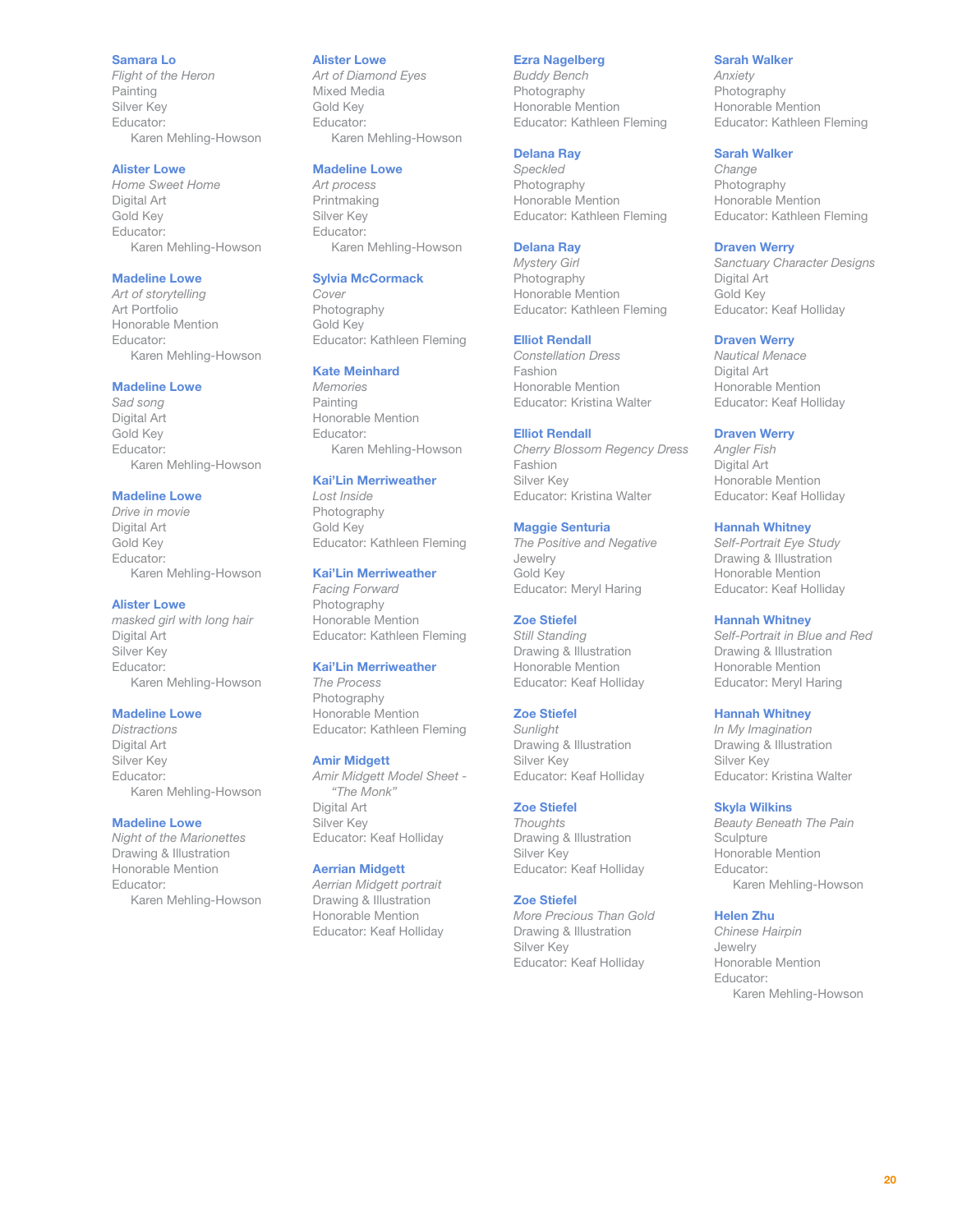# <span id="page-20-0"></span>Solon High School

#### Ingrid Fernandes

*Clever & Well Dressed* Drawing & Illustration Honorable Mention Educator: Jennifer Thompson

### Lindsey Li

*Myrtle* Drawing & Illustration Silver Key Educator: Jennifer Thompson

# Helen Wang

*Cracked* Drawing & Illustration Silver Key Educator: Jennifer Thompson

#### Helen Wang

*Thinking* Drawing & Illustration Silver Key Educator: Jennifer Thompson

#### Aria Wei

*Comfort Zone* Drawing & Illustration Gold Key Educator: Jennifer Thompson

### Aria Wei

*Delicate* Drawing & Illustration Silver Key Educator: Jennifer Thompson

# Aria Wei

*Imperfections* Painting Silver Key Educator: Jennifer Thompson

### Solon Middle School

## Shannon Corlett

*Untitled* Drawing & Illustration Honorable Mention Educator: Lindsay Trutza

### Priya Thirupuranthakam

*Self Portrait* Drawing & Illustration Honorable Mention Educator: Lindsay Trutza

# St Ignatius High School

# Maximus Anderson

*Star Gazing* **Photography** Honorable Mention Educator: Jennifer Chronister

### Paul Angert

*EYE.SPEAK.LOUDLY.1* Mixed Media Honorable Mention Educator: Clayton Petras

#### Paul Angert

*ABSTRACT.2* Photography Honorable Mention Educator: Jennifer Chronister

#### Daniel Anthony

*Pastel Refraction Study 4* Drawing & Illustration Honorable Mention Educator: Julianna Burrows

#### Daniel Anthony

*Pastel Refraction Study* Drawing & Illustration Silver Key Educator: Julianna Burrows

#### Daniel Anthony

*Pastel Refraction Study 2* Drawing & Illustration Silver Key Educator: Julianna Burrows

#### Gavin Berger

*Light Trails* Photography Silver Key Educator: Jennifer Chronister

#### Antonio Carrero

*Husk* Photography Honorable Mention Educator: Jennifer Chronister

#### Jose Figueroa

*River* Photography Silver Key Educator: Jennifer Chronister

### Aaron Gadson

*Shadows Without a Shadow* Drawing & Illustration Gold Key Educator: Julianna Burrows

### Vincent Kasinec

*Edgewater Park* Design Silver Key Educator: Julianna Burrows

# Christian Krsacok

*Sticks and Stones* Printmaking Honorable Mention Educator: Julianna Burrows

# Nathan Kuczmarski

*Kuczmarski Portfolio* Art Portfolio Silver Key Educator: Jennifer Chronister

### Nathan Kuczmarski

*Fall Leaves* Film & Animation Honorable Mention Educator: Jennifer Chronister

#### Maxwell McNeil

*Praeteritum Momento* Mixed Media Honorable Mention Educator: Julianna Burrows

### Maxwell McNeil

*Bygone Lapse* Mixed Media Silver Key Educator: Julianna Burrows

### Lucas Perram

*Stare* Printmaking Silver Key Educator: Julianna Burrows

#### Benjamin Ravas

*Fire Spiral* Photography Honorable Mention Educator: Jennifer Chronister

#### Benjamin Ravas

*Fire* Photography Silver Key Educator: Jennifer Chronister

#### Chris Rood

*Ohio City* Photography Silver Key Educator: Jennifer Chronister

### Joseph Sepesy

*Scattered self* Drawing & Illustration Silver Key Educator: Julianna Burrows

### Antonio Sidoti

*Contour Reflection* Mixed Media Honorable Mention Educator: Julianna Burrows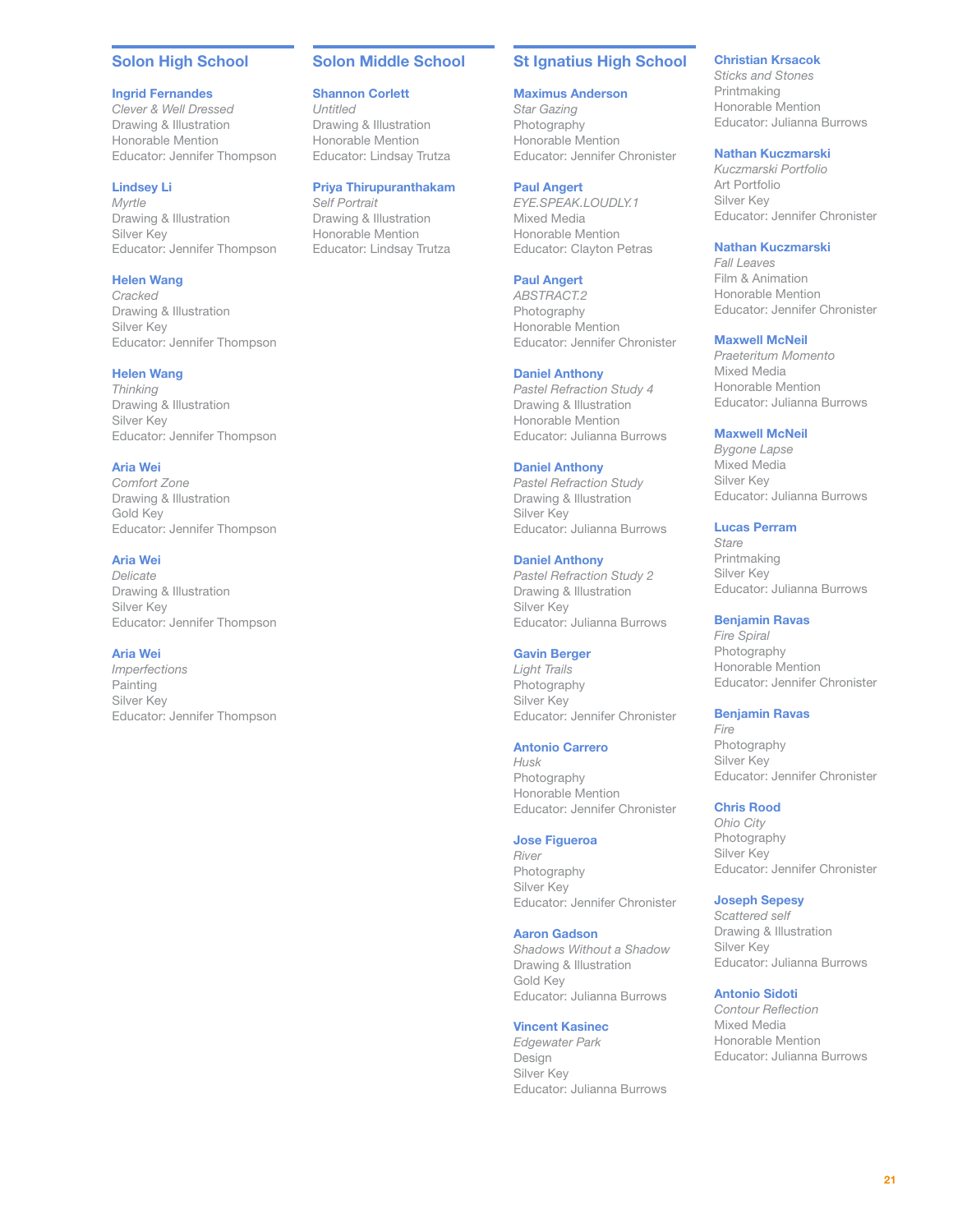### <span id="page-21-0"></span>Christian Valdez

*Jumbled* Photography Honorable Mention Educator: Caroline Galicki

### Cristian Velez

*The Waiting Game* Photography Honorable Mention Educator: Julianna Burrows

# Carter Wensink

*Font: Carter* Design Silver Key Educator: Julianna Burrows

#### St Joseph Academy

#### Annalies Anderson

*The Bearer of Grief* Drawing & Illustration Honorable Mention Educator: Tammy Sparks

### Peyton Bender

*Plan B* Photography Honorable Mention Educator: Peter Nezovich

### Peyton Bender

*Descension* Photography Honorable Mention Educator: Peter Nezovich

#### Cassandra Ciryak

*Human vs. Nature* Mixed Media Gold Key Educator: Tammy Sparks

#### Ronnie Conroy

*The End* Photography Honorable Mention Educator: Peter Nezovich

### Brigid Coyne

*Discarded Opportunities* Photography Honorable Mention Educator: Peter Nezovich

#### Ava Fairbairn

*The 1957* Photography Gold Key Educator: Peter Nezovich

#### L Fuehrer

*LEVITATION* Drawing & Illustration Honorable Mention Educator: Tammy Sparks

### L Fuehrer

*RIOT!!* Drawing & Illustration Silver Key Educator: Tammy Sparks

#### Kayla Gleason

*Odyssey* Painting Honorable Mention Educator: Tammy Sparks

### Mack Hammond

*Fantastic Fungi* Ceramics & Glass Honorable Mention Educator: Terise Janca

### Celia Heisey

*First Tracks Heliskiing Logo* Design Honorable Mention Educator: Beth Pleban

#### Erika Klosinski

*Growth* Photography Gold Key Educator: Peter Nezovich

#### Erika Klosinski

*Wisp* Photography Gold Key Educator: Peter Nezovich

#### Erika Klosinski

*Proliferation* Photography Honorable Mention Educator: Peter Nezovich

### Erika Klosinski

*Blur* Photography Silver Key Educator: Peter Nezovich

### Abigail Konjura

*Alien Invasion* Photography Honorable Mention Educator: Peter Nezovich

### Samantha Krankowski

*Promotional Poster* Digital Art Honorable Mention Educator: Beth Pleban

#### Anna Mancuso

*Puppy Pals* Ceramics & Glass Honorable Mention Educator: Tammy Sparks

### Elana Maraldo

*Future* Mixed Media Silver Key Educator: Tammy Sparks

### Kelsey Niehaus

*s'mores packaging* Design Honorable Mention Educator: Beth Pleban

### Molly O'Boyle

*Who I Am* Drawing & Illustration Silver Key Educator: Tammy Sparks

### Julia Scheatzle

*Healthcare is for all Identities* Design Gold Key Educator: Beth Pleban

#### Hannah Smiddy

*Chapel* Photography Gold Key Educator: Peter Nezovich

### Elizabeth Tobon

*Songless* **Sculpture** Silver Key Educator: Terise Janca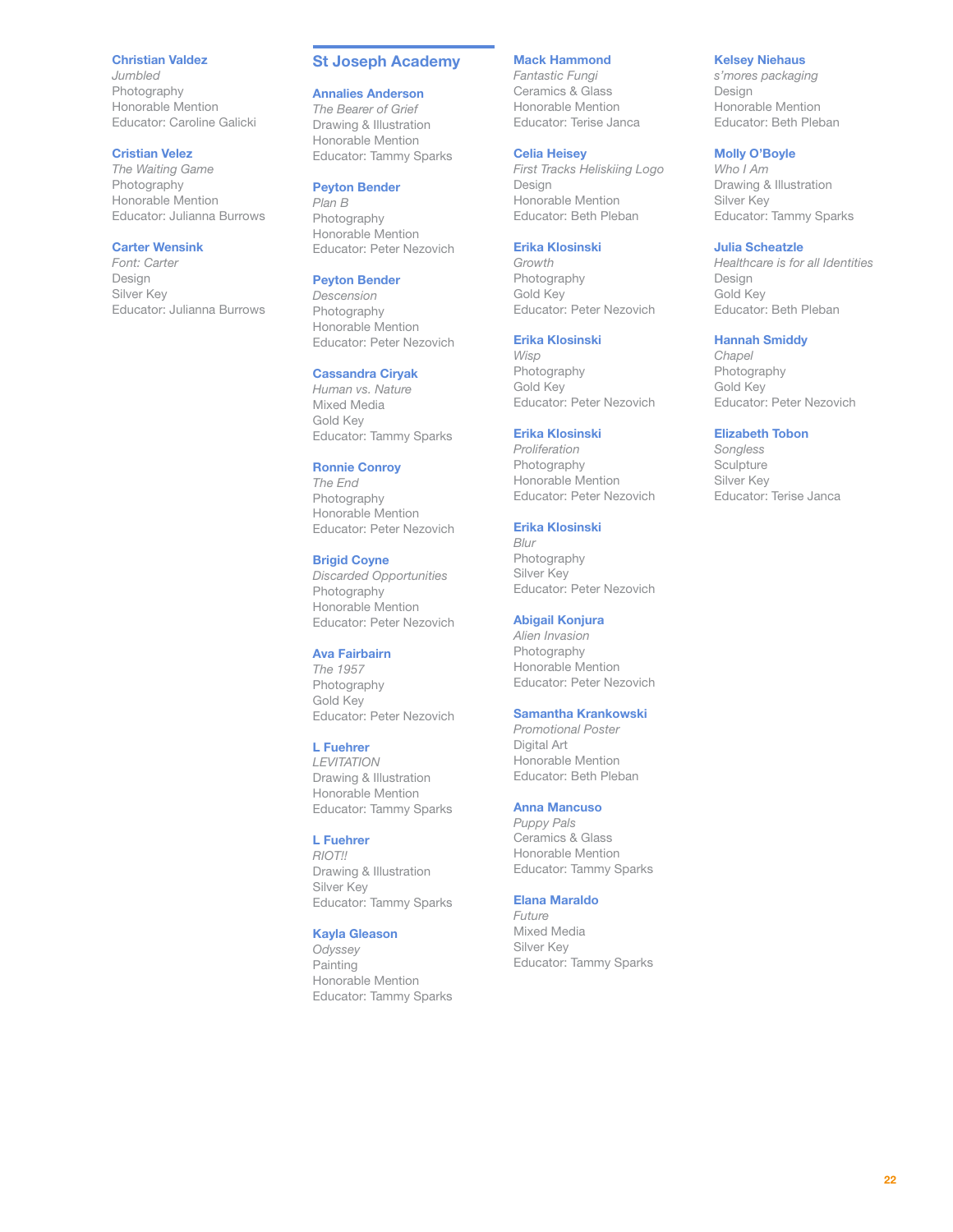### <span id="page-22-0"></span>T W Harvey High School

#### David Godinez

*Enjoying the sunset* Photography Honorable Mention Educator: Stephanie Timko

### Thomas Layman

*School's Out* Comic Art Honorable Mention Educator: Stephanie Timko

### Madison March

*Raven Skull* Digital Art Gold Key Educator: Stephanie Timko

#### Ulisses Rodriguez

*The Family Portrait* Photography Gold Key Educator: Stephanie Timko

### University School

#### Sage Barton

*Bubble Bop* Film & Animation Gold Key Educator: Enrique de la Mata

#### Sage Barton

*Hummingbird* Film & Animation Silver Key Educator: Enrique de la Mata

### **Sage Barton**

*Self-Portrait* Painting Honorable Mention Educator: Enrique de la Mata

#### Jeremy Battle

*He's yelling* Photography Honorable Mention Educator: Michael Starinsky

#### Cameron Beiswenger

*Reach Out* Photography Honorable Mention Educator: Michael Starinsky

#### Cameron Beiswenger

*Walking on Water* Photography Honorable Mention Educator: Michael Starinsky

#### Dylan Berr

*Resplendence and Toxicity* Photography Honorable Mention Educator: Jim Garrett

#### Carl Cort

*A Handy Tool* Sculpture Honorable Mention Educator: Dru McKeown

#### Elijah Dorroh

*Summer Cloaked in Gray* Drawing & Illustration Silver Key Educator: Enrique de la Mata

### Elijah Dorroh

*Sunflowers* Painting Honorable Mention Educator: Enrique de la Mata

#### Nigel Ellis

*Cubist Collage* Drawing & Illustration Honorable Mention Educator: Enrique de la Mata

# Nigel Ellis

*Bearded Dragon Scratchboard* Drawing & Illustration Honorable Mention Educator: Enrique de la Mata

# Charlie Freer

*Beef* Drawing & Illustration Honorable Mention Educator: Enrique de la Mata

### Charlie Freer

*Otis* Drawing & Illustration Honorable Mention Educator: Enrique de la Mata

# Will Garceau

*The Balance of Justice* **Sculpture** Silver Key Educator: Michael Starinsky

#### Luca Garofalo

*Geometric Shapes* Photography Honorable Mention Educator: Michael Starinsky

#### Matt Goldberg

*Looking Through The Bench* Photography Honorable Mention Educator: Michael Starinsky

### Chase Greppin

*In the Distance* Photography Gold Key Educator: Michael Starinsky

### Chase Greppin

*Midnight Spike* Photography Honorable Mention Educator: Michael Starinsky

#### Julian Guggenheim

*Watch Dog* Drawing & Illustration Silver Key Educator: Enrique de la Mata

# Richard Hollington

*Sunset on Squam* Painting Honorable Mention Educator: Enrique de la Mata

#### Jace Landskroner

*Void Gates* Photography Silver Key Educator: Michael Starinsky

#### Winston Massey

*Lake Kilroy* Photography Honorable Mention Educator: Michael Starinsky

#### Michael Paradise

*Clouds* Photography Gold Key Educator: Michael Starinsky

#### Michael Paradise

*Faceless* Photography Honorable Mention Educator: Michael Starinsky

#### Braeden Piero

*Fernando* Photography Honorable Mention Educator: Michael Starinsky

#### Arman Taheri

*Bury The Truth* Film & Animation Honorable Mention Educator: Scott Boehnen

#### Paul Taylor

*Lichen* Photography Honorable Mention Educator: Michael Starinsky

#### Paul Taylor

*The Light from Within* Photography Honorable Mention Educator: Michael Starinsky

#### Paul Taylor

*Lily Pads* Photography Silver Key Educator: Michael Starinsky

#### Joey Valerio

*Completely Fine* Photography Honorable Mention Educator: Michael Starinsky

#### Joey Valerio

*McDongle* Photography Honorable Mention Educator: Michael Starinsky

### Joey Valerio

*Divine* Photography Silver Key Educator: Michael Starinsky

### Sammy Weidenthal

*Steel Jungle* Photography Honorable Mention Educator: Michael Starinsky